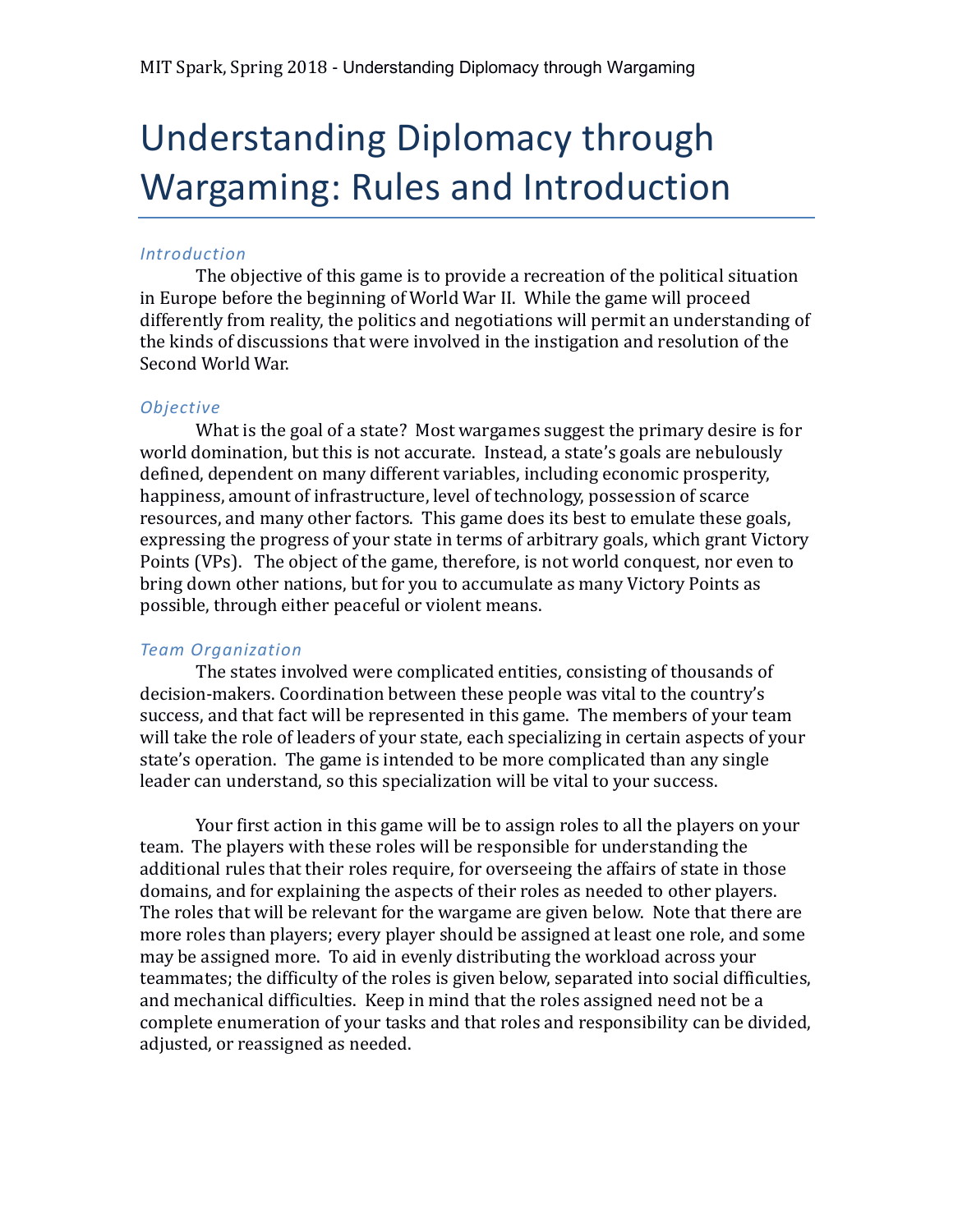MIT Spark, Spring 2018 - Understanding Diplomacy through Wargaming

# *Player Roles* **President** social difficulty: \*\*\* **mechanical difficulty: \*\*** The job of the president is to coordinate the efforts of your teammates, as well as to make the final decisions regarding operation of the state.

**Director of Research social difficulty: \* mechanical difficulty: \*** The Director of Research is responsible for overseeing research into new technologies and the trade of technology with other nations.

**General of the Army social difficulty: \* mechanical difficulty: \*\*\*** The General dictates the movement of troops. The General's tactical abilities will be vital for any invasions of foreign countries and defense of your homeland.

**Admiral of the Fleet social difficulty: \* mechanical difficulty: \*\*\*** The Admiral dictates the movement of fleets. The Admiral's maneuvering will determine control of the seas.

**Marshall of the Air Force social difficulty mechanical difficulty \*\*** The Marshall of the Air Force is responsible for the movement and actions of the nation's planes. The Marshall coordinates airstrikes and bombing runs.

**Economic Advisor social difficulty: \*\*\* mechanical difficulty: \*\*** The Economic Advisor manages the production of resources and ensures through trade that the state has all the resources it needs. It is recommended that at least two players share this responsibility.

**Production Advisor social difficulty: \*\* mechanical difficulty: \*** The Production Advisor dictates the industrial efforts of the state. He is responsible for balancing limited resources between the needs of the military commanders and the Interior Advisor.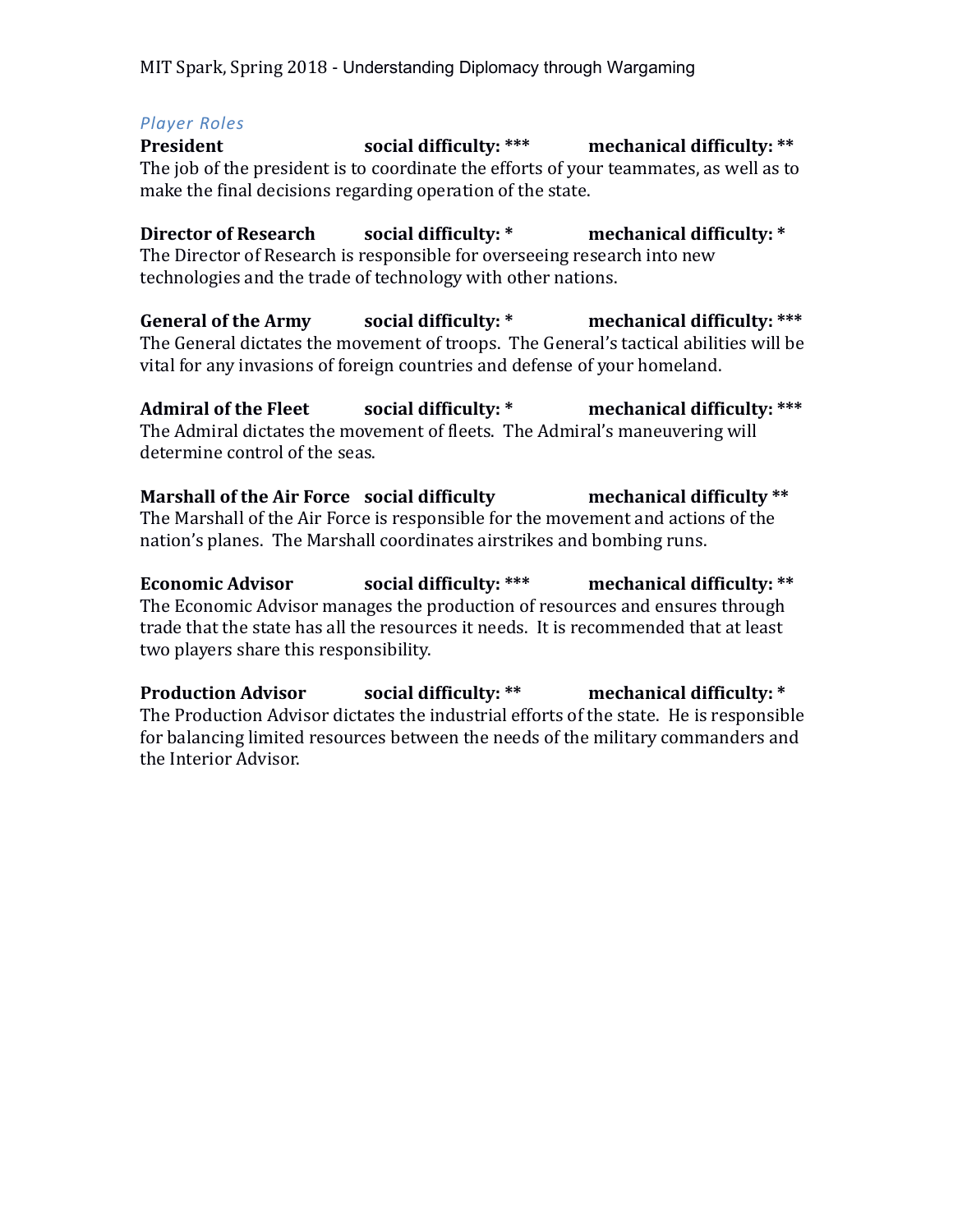# Role: President

The role of the President is essential to the smooth running of your team. Your job is to coordinate the efforts of your teammates and direct their actions.

# *Team Coordination*

The President is responsible for coordinating the acquisition of victory points as well as the coordinating your teammates. More important than the mechanics below, this sheet will offer a few points of advise:

- 1) Try to understand everyone's mechanics, at least to some extent. The most important mechanics to keep track of are resource generation and Victory Point gains. The details of battle are not as important as the outcomes.
- 2) Make sure everyone on the team is up to date with important developments. It would be unfortunate to have your Research Advisor trade military technology with someone on whom you just declared war.
- 3) As soon as your teammates are finished reading their rules, have them summarize those rules for the rest of your team. You do not need to understand them perfectly, but you should try to have a sense of what everyone can do and what everyone will be doing.

### *Victory Points*

The President is responsible for tracking Victory Point gains and losses, which represent the happiness of the people. Victory Point conditions are specific to the state and are listed in the state sheet, but a few mechanics are shared. They are listed below.

### **Food:**

The people need to eat. Certain territories require more food to maintain then they produce themselves, as indicated on the map and below. Every turn, before the end of the turn, you must consume one food for each such territory that your state controls. Submit these food resources to the GM. If you fail to acquire the appropriate amount of food, the people starve: *for each food required but not consumed in a turn, lose 2 VP.*

The territories that require food are indicated on the map.

### **Peacetime Development:**

The development of peacetime infrastructure, while expensive, induces contentment. This infrastructure is developed through the consumption of military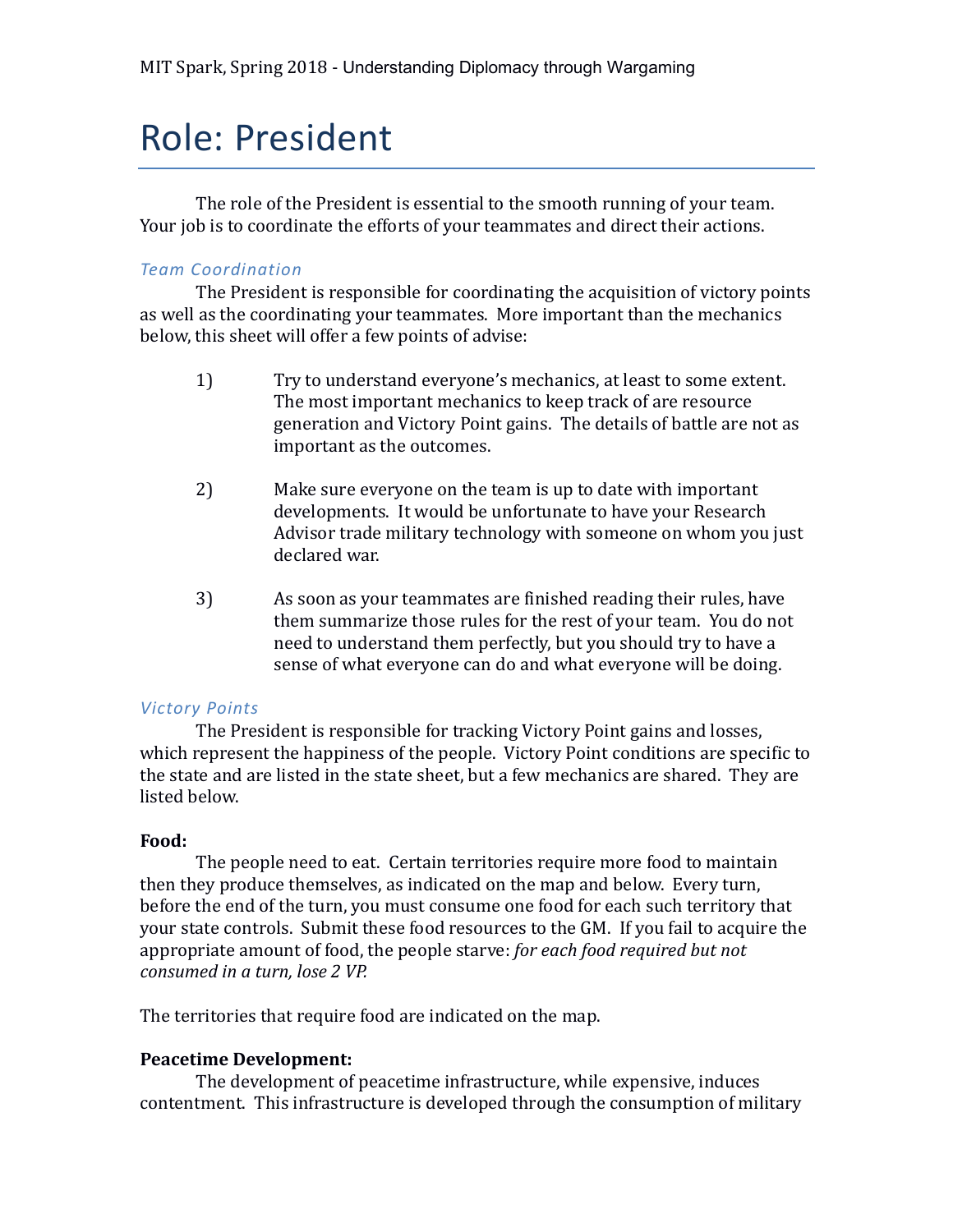resources without a military benefit. *Once per turn, you may spend 3 Steel and 1 Oil to gain 1 VP*.

# *Trading Units, Research, Territories, and Resources*

Throughout the game, you may wish to support your allies in their battles or make concessions to your conquerors. Through different ways, you may trade research, territories, and resources.

## **Research:**

Trading of research is described on the Director of Research sheet.

# **Territories:**

You may give control of a territory to a nation that controls at least one unit in that territory. To implement a trade, write down the details and give them to a GM.

# **Resources:**

Resources may be traded freely without notifying a GM. Simply give the resources to a representative of the nation in question. The Population and Research resources may not be traded.

# *Creating Nations*

In rare cases, you may want to create a new nation or return land to a nation that has no territory and no units. To do so, find a player to appoint president of the new nation; players may not be president of more than one nation simultaneously. Then, notify a GM with the territories you want to exchange.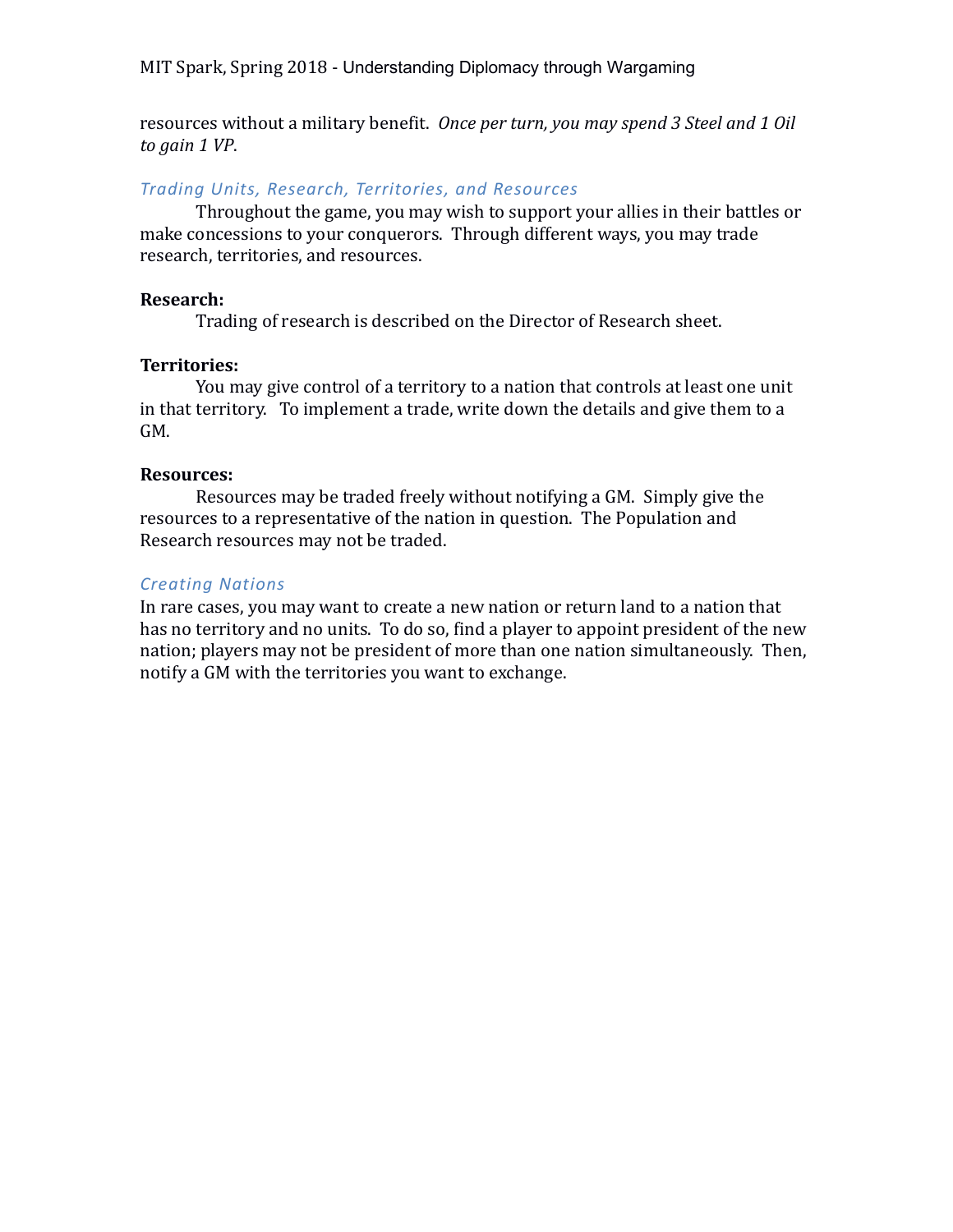# Role: Director of Research

As the Director of Research, you are responsible for the development and trade of military research. It is important not to fall too far behind in technology. Be wary, however, of trading too freely, it would be unfortunate if the government you just gave nuclear weapons betrays you.

#### *Technology*

Attached to this sheet is Appendix: Table of Technologies. The sheet contains a list of technologies in the following format

**Cruise Missiles** ☐ ☐ ☐ Enables the construction of cruise missiles.

The technology, Cruise Missiles, has a cost of 3 Research Points and has an effect "Enables the construction of cruise Cruise Missiles," which takes effect when this technology is completed. That is, when the technology is completed, you may then immediately construct cruise missiles. All technologies take effect immediately upon being researched.

Some technologies have prerequisites before they can be researched. This is indicated by, for example, "(requires Aviation)." Research can begin on this technology the turn you acquired all of the prerequisites.

#### *Starting Technologies*

You may start the game understanding some of the available technologies, as listed on your state sheet. If this is so, immediately at the start of the game mark those technologies as researched by checking all of the boxes after the technology's name.

#### *Researching Technology*

Technology can be researched through the expenditure of Research Points, which are accumulated by locations on the map. *Research Points may not be traded and unused Research points are lost at the end of each turn.* To expend Research Points, check off the leftmost unchecked box on a technology you wish to research. *Any single technology may only have one Research Point assigned to it in a turn.* This means, for example, that Cruise Missiles, which costs three research points can not be finished until Turn 3.

#### *Trading Technology*

Fully researched technologies may be given to other states. To do so, write down the given technology and submit it to the GMs. You may not accept a technology in trade if you do not possess its prerequisites, although you can accept a technology and its prerequisites in the same trade.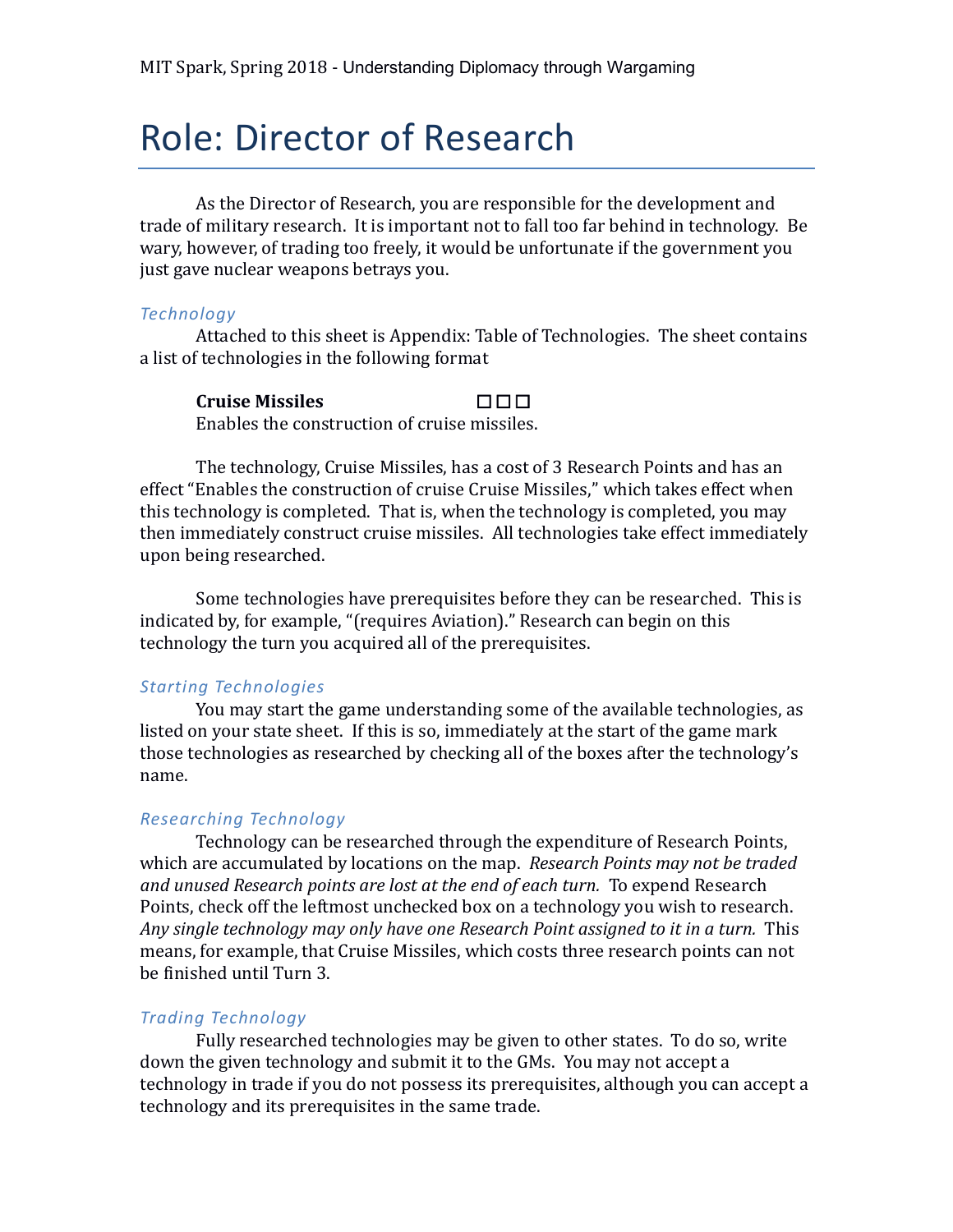# Appendix: Technologies

# **Cruise Missiles** ☐ ☐ ☐

Enables the construction of cruise missiles.

# **Ballistic Missiles** □□□□

(Requires Cruise Missiles) Enables the construction of ballistic missiles.

# **RADAR** ☐ ☐ ☐ ☐

Enables the construction of RADAR units.

# **HEAT** ☐ ☐ ☐

Increases the effectiveness of ground units against tanks and heavy tanks. See the General role sheet for more detail.

# Sonar <del>□ □ □□□</del>□

Submarines that you destroy only return to the map on a 5+, instead of on a 3+.

# **Anti-Submarine Projector** ☐ ☐ ☐

(requires Sonar)

Destroyers may make extra attacks against submarines. See the Admiral Role sheet for more details..

# **Jet Propulsion** ☐ ☐ ☐ ☐ ☐ ☐

Jet propulsion increases the maximum range of airstrikes by planes by one territory.

# **Fission** ☐ ☐ ☐ ☐

Researching fission provides no immediate benefits.

# **Nuclear Warheads** ☐ ☐ ☐ ☐ ☐ ☐

(Requires Fission) Enables the construction of nuclear warheads.

**Nuclear Power** □□□ (Requires Fission) At the end of the game, gain 1 VP for every 4 Uranium you possess.

# **Escort Carriers** ☐ ☐

Decreases the cost of carriers to 2 Population, 2 Steel.

# **Synthetic Oils** ☐ ☐ ☐ ☐ ☐

During each turn, you produce one additional Oil. If you obtain this technology, notify a GM.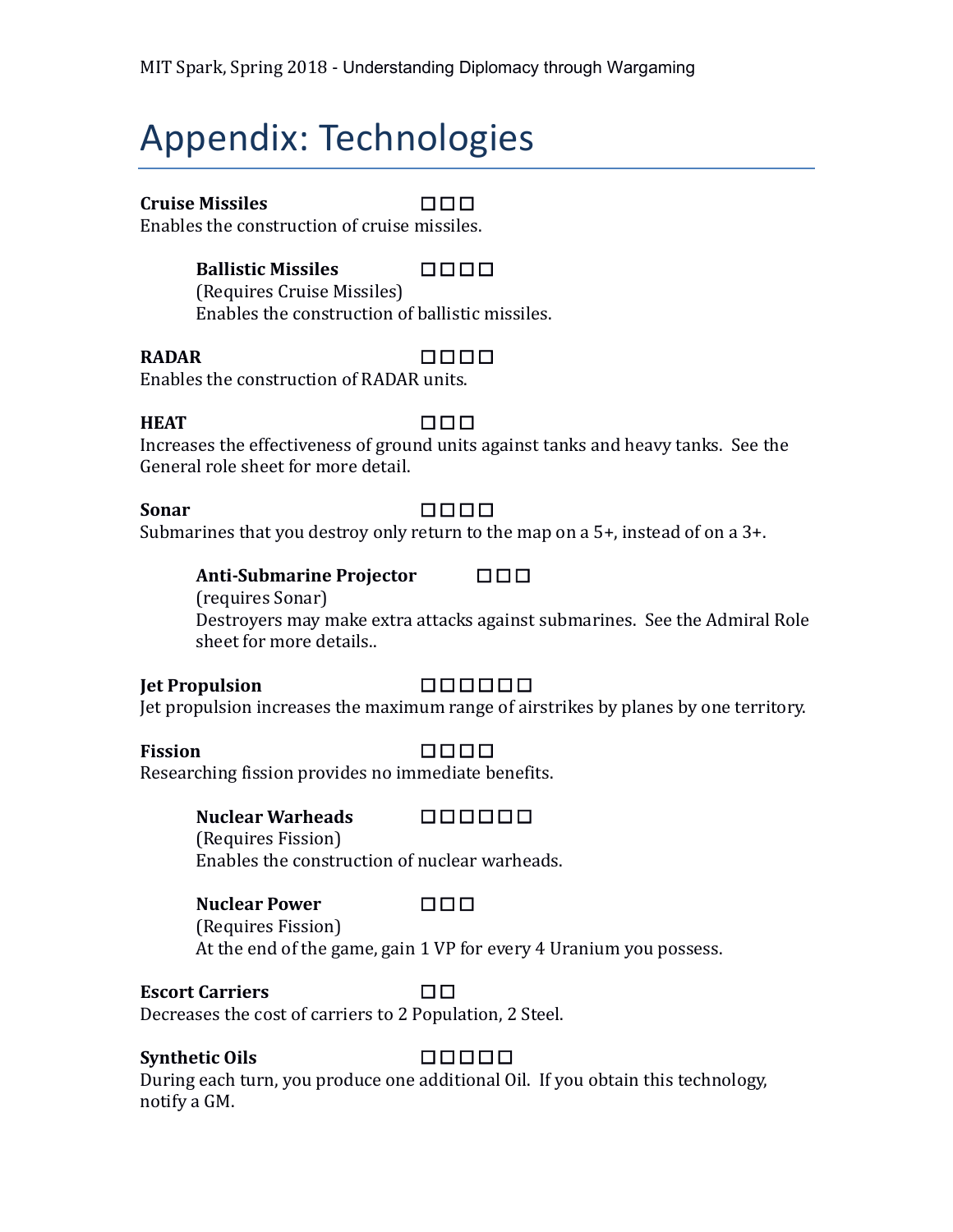# Role: General of the Army

As the General of the Army, you have final say about the movement of troops across the map and within a battle. You have two obligations, both of which are vital.

- 1) To submit orders every turn before the deadline if your units are to move.
- 2) To be available to resolve battles between ground forces and to understand the mechanics used in combat between ground forces, as described on the next page.

| <b>Name</b>                                                                         | Cost           | <b>Attack (lower</b> | <b>Notes (See below)</b>            |  |
|-------------------------------------------------------------------------------------|----------------|----------------------|-------------------------------------|--|
|                                                                                     |                | is better)           |                                     |  |
| Infantry                                                                            | 2 Population   | 6+                   | <b>HEAT</b>                         |  |
| Tank                                                                                | 1 Pop. 2 Steel | $4+$                 |                                     |  |
| Artillery                                                                           | 1 Pop. 1 Steel | $5+$                 |                                     |  |
| Anti-Aircraft Gun                                                                   | 2 Steel        | $5+$                 | Anti-Air Only                       |  |
| <b>RADAR Unit</b>                                                                   | 2 Steel        | <b>NA</b>            | RADAR, Technology                   |  |
| <b>Bomber</b>                                                                       | 1 Pop. 4 Steel | $3+$                 | Air                                 |  |
| Fighter                                                                             | 1 Pop. 2 Steel | $5+$                 | Air, Anti-Air Only                  |  |
| Cruise Missile                                                                      | 1 Steel        | <b>NA</b>            | Air, Small, Missile, Technology     |  |
| <b>Ballistic Missiles</b>                                                           | 1 Steel        | <b>NA</b>            | Air, Ballistic, Missile, Technology |  |
| Anti-Air Only: Hits from Anti-Air units may only be assigned to Air units. Anti-air |                |                      |                                     |  |

# *Land Units*

units may fire once per airstrike with the indicated attack value.

RADAR: Anti-aircraft guns in a region with a RADAR unit hit on a 4+.

| Sturdy: | Sturdy units take two hits in a round of combat to be destroyed.   |
|---------|--------------------------------------------------------------------|
|         | Damage may not be assigned to a Heavy unit unless enough damage is |
|         | assigned to destroy the unit.                                      |

HEAT: Once you have researched the HEAT technology, you may use the following ability: before the start of each battle, each infantry may roll one attack at 5+. Damage dealt this way may only be assigned to tanks.

Air: Air units may only be assigned damage from Anti-Air sources. If at any point in the battle, only air units remain on one side of the battle, those units must retreat. Air units are except from the movement restriction of one territory per turn.

Small: Two cruise missiles cost one capacity on aircraft carriers and count as one unit for production.

Ballistic: Ballistic missiles are too fast to target and can not take damage.

Missile: Missiles are difficult to aim. They may not be used to strike naval targets and are destroyed after use. Missiles do not participate in ground combat and are lost if the territory they are in is lost.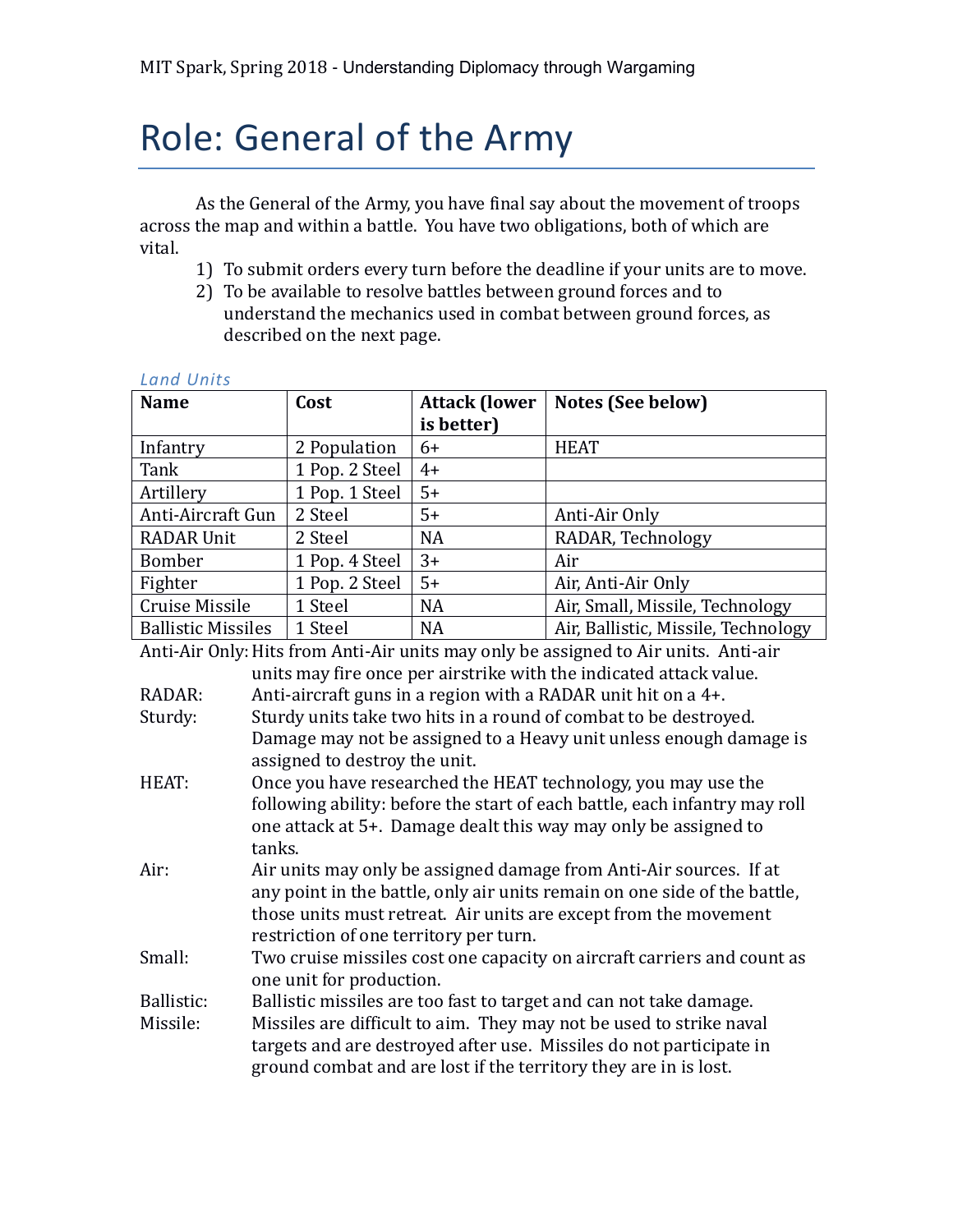# Appendix: Land Orders

Movement of units on the world map is complicated for the GMs to process. To facilitate movement, countries must submit written orders describing the movement of their units before they act. To order the movement of units, write down unit movements and submit them to a GM. For example, the following is a valid set of orders to submit at once:

*3 infantry, 1 tank in Moscow move to Livonia. 2 tanks in St. Petersburg board transports in Barents Sea. All units in Sevastapol move to Armenia.*

Logistical issues make organization of units and supply lines difficult. To represent extraordinary cost of mobilizing armies, movement has a cost in oil, which must be paid when the orders are submitted. *Every time you submit orders in a turn, regardless of the number of orders involved, you must consume 1 oil.*

While a single set of orders may move multiple land/air units or multiple sea units, land/air orders and sea orders must be made independently. Each costs 1 oil.

The complexity of creating supply lines limits the movement speed of military forces. To represent this complexity, a *ground unit may never move more than once in any turn.* Units with the Air ability are exempt from this restriction.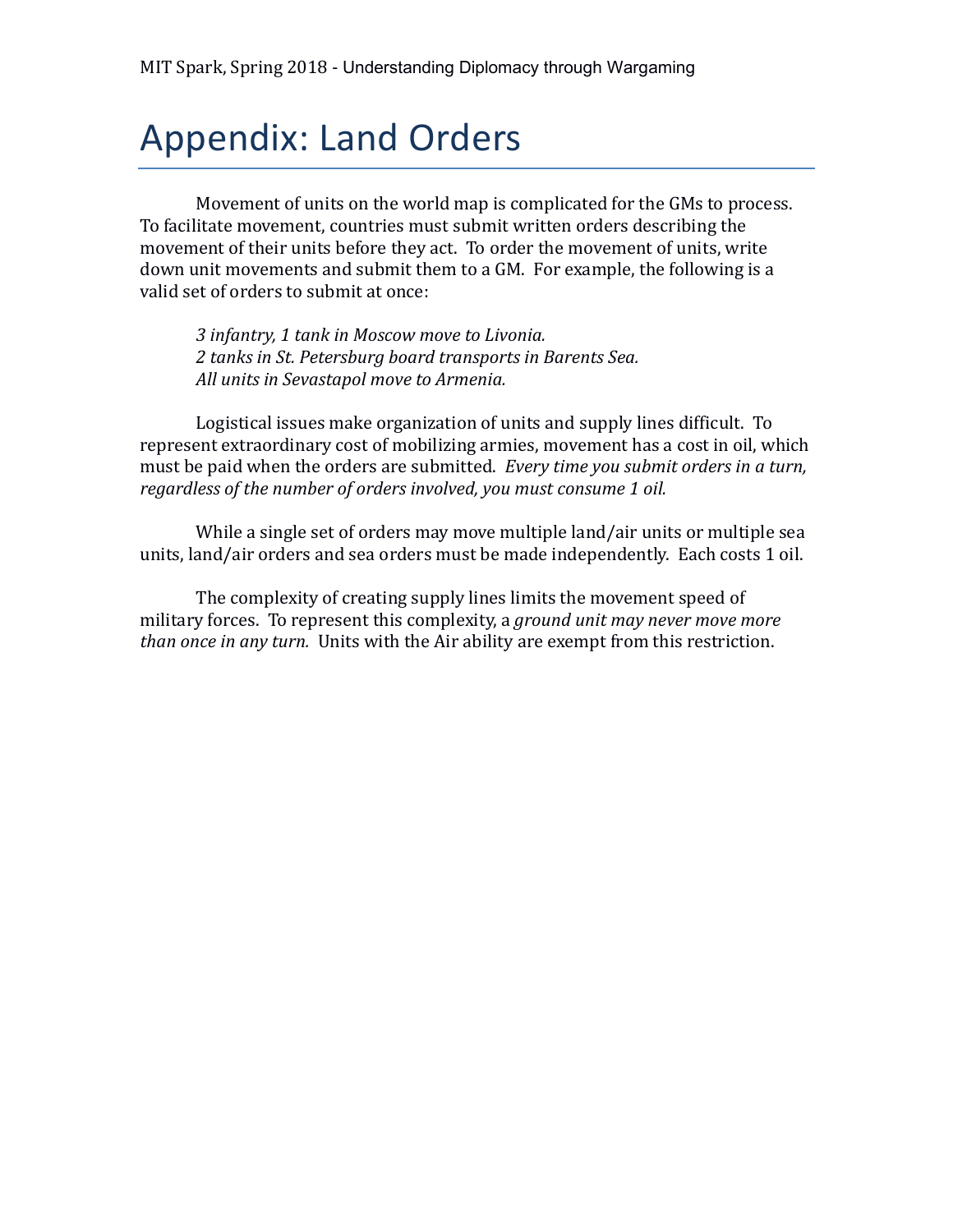# Appendix: Combat

Occasionally the only way to resolve conflict is through battle. The way to resolve battle is as follows. Combat occurs when two forces occupy the same territory on the world map at any time and at least one of the sides chooses to fight the other. All of the units that are in that territory resolve battle though a simple process.

Combat will most frequently involve only two nations. For battles with more nations, see the last section of this appendix.

### *Summary*

The battles will take place in turns. On each turn every unit on both sides fires simultaneously and has a chance to hit depending on its **attack value**. Every hit destroys a unit, but it the defender's choice which unit is destroyed. The turns continue until one side is defeated or has retreated.

## *Set Up*

All units in the territory are temporarily relocated to one of the provided battle mats, separated by their **attack value**. A marker corresponding to the battle mats is placed on the territory to indicate that there is a battle proceeding there. Once the units are placed, the battle proceeds.

### *Turn Order*

The battle is divided into turns, which are subdivided into phases. Each phase must be finished before the next phase begins:

- 1) Firing
- 2) Resolving Hits
- 3) Retreating
- 4) Turn End (return to step 1 afterwards)

### *1) Firing*

All units fire during this phase simultaneously. Each unit rolls a die and compares it to its attack value. For each roll greater than the unit's **attack value**, that unit scores a hit against the player that you are targeting. A Cruiser, for example, hits on a 5+, so will deal one damage if either a 5 or 6 is rolled. Hits will be resolved in the next phase after all players have fired.

For land units, the **attack value** changes depending on whether the unit is on the attacker side or defender side of the battle mat.

### *2) Wounds*

Each hit a player receives during his firing phase must now be assigned it to one of his units. That unit is destroyed; remove it from play. Damage dealt by units with the **Anti-Air Only** ability may only be assigned to **air** units. If there are not enough **air** units, then the extra damage is lost.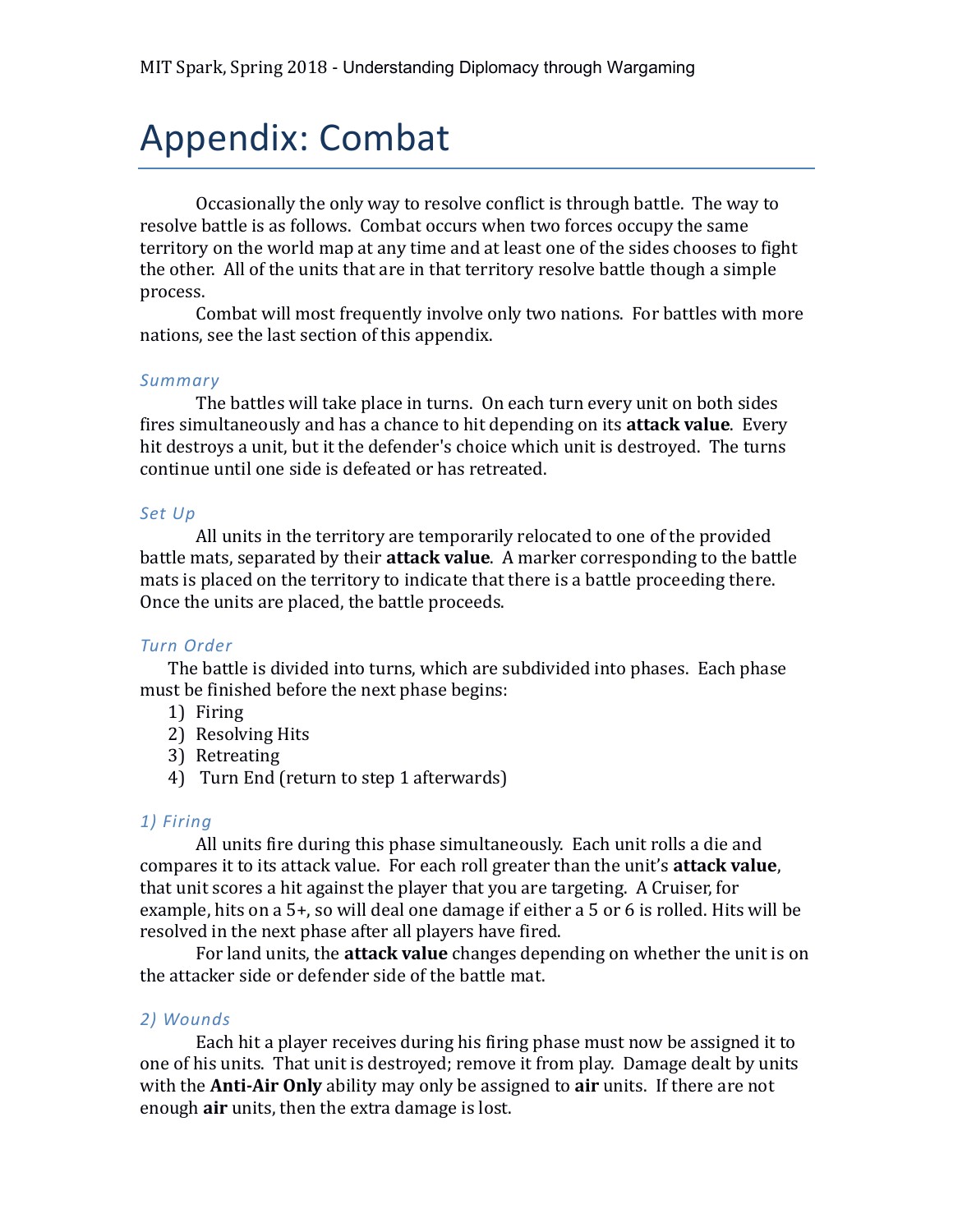# *3) Retreating*

Not all battles are guaranteed to be successful. If a battle is going too poorly, one player may choose to have his units retreat to a different territory. There are, however, limitations on which territories can be retreated to.

If the unit moved this turn, it must retreat to the territory it came from, but may only execute this retreat if that territory does not contain hostile units. If a unit did not move, it may retreat to any adjacent territory without hostile units.

# *4) Turn End*

The combat ends if only one side remains or all of the countries in the battle decide to stop fighting. In either of these cases, return all the units to the map; they may continue to fight next turn.

The GMs may delay the start of the next turn of combat if other nations are attempting to interfere or a participant is trying to reinforce their forces..

# *Combats with More than Two Nations*

If there are at least three nations involved in the combat, players may only attack one opponent at a time. All players must simultaneously decide whom they are targeting before every Firing phase.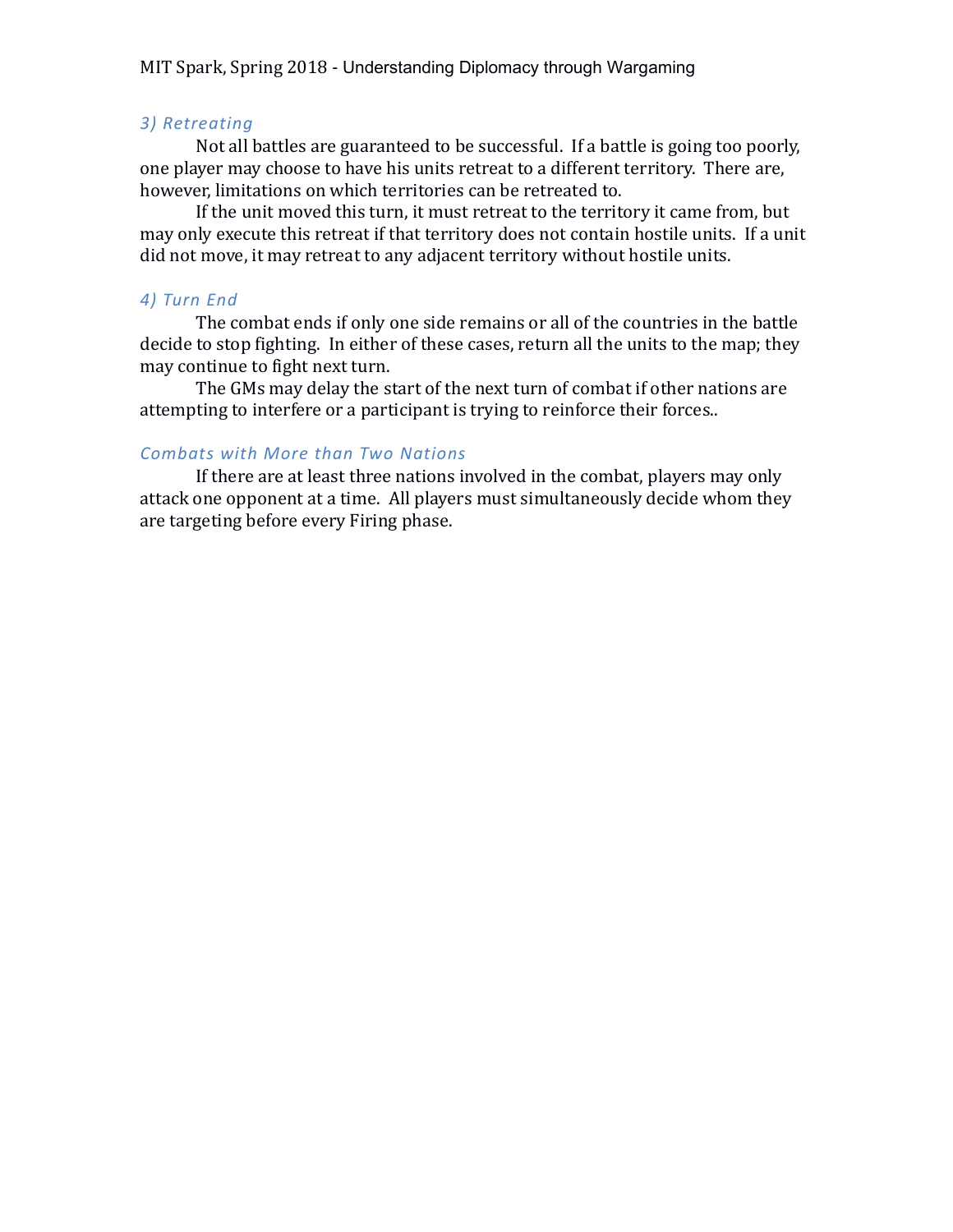# Role: Admiral of the Navy

As the Admiral, you have final say about the movement of naval fleets across the map and within a battle. You have two obligations, both of which are vital.

- 1) To submit orders every turn before the deadline if your units are to move.
- 2) To be available to resolve battles between naval forces and to understand the mechanics used in combat between naval forces, as described on the next page.

| <b>Name</b>                                                                   |                                                                            | Cost                                                            | <b>Attack (lower</b> | <b>Notes (See below)</b>                                                 |  |
|-------------------------------------------------------------------------------|----------------------------------------------------------------------------|-----------------------------------------------------------------|----------------------|--------------------------------------------------------------------------|--|
|                                                                               |                                                                            |                                                                 | is better)           |                                                                          |  |
| Destroyer                                                                     |                                                                            | 2 Pop. 2 Steel                                                  | $5+$                 | Anti-Air, Anti-Sub                                                       |  |
| Battleship                                                                    |                                                                            | 2 Pop, 5 Steel                                                  | $3+$                 | Sturdy, Bombardment                                                      |  |
| Carrier                                                                       |                                                                            | 2 Pop. 4 Steel                                                  | <b>NA</b>            | Sturdy, Carrier                                                          |  |
| Submarine                                                                     |                                                                            | 1 Pop. 2 Steel                                                  | $5+$                 | Submarine                                                                |  |
| Transport                                                                     |                                                                            | 1 Pop. 2 Steel                                                  | <b>NA</b>            | Transport                                                                |  |
| Anti-Air:                                                                     |                                                                            | Anti-air units may fire on air units. During combat, the player |                      |                                                                          |  |
|                                                                               |                                                                            |                                                                 |                      | controlling the destroyer may declare that the destroying is firing      |  |
|                                                                               |                                                                            |                                                                 |                      | upon aircraft. If so, all damage dealt must be assigned to air units.    |  |
|                                                                               |                                                                            | Destroyers fire once each airstrike and hit on a 4+.            |                      |                                                                          |  |
| Anti-Sub:                                                                     |                                                                            |                                                                 |                      | Once the Anti-Submarine Projector technology is researched, each         |  |
|                                                                               |                                                                            |                                                                 |                      | destroyer may roll one attack before the start of combat. Damage         |  |
|                                                                               |                                                                            |                                                                 |                      | dealt this way may only be assigned to submarines. Submarines            |  |
|                                                                               |                                                                            | destroyed this way may not use the Submarine ability.           |                      |                                                                          |  |
| Sturdy:                                                                       | Sturdy units take two hits in a round of combat to be destroyed.           |                                                                 |                      |                                                                          |  |
|                                                                               | Damage may not be assigned to a Heavy unit unless enough damage is         |                                                                 |                      |                                                                          |  |
|                                                                               |                                                                            | assigned to destroy the unit.                                   |                      |                                                                          |  |
| Bombardment: Battleships can bombard armies as part of an amphibious assault. |                                                                            |                                                                 |                      |                                                                          |  |
|                                                                               |                                                                            |                                                                 |                      | When moving units off of a transport, up to one battleship may fire on   |  |
|                                                                               |                                                                            |                                                                 |                      | the invaded territory per unit moved. Each such battleship must be       |  |
|                                                                               |                                                                            |                                                                 |                      | adjacent to the invaded territory. Each battleship rolls at 3+, and on a |  |
|                                                                               |                                                                            |                                                                 |                      | hit, the targeted state removes the appropriate number of units. Each    |  |
|                                                                               |                                                                            | battleship may only bombard this way once per turn.             |                      |                                                                          |  |
| Carrier:                                                                      |                                                                            |                                                                 |                      | Carriers may carry up to 6 fighters, bombers, and/or missiles. These     |  |
|                                                                               | units are lost if the carrier is destroyed.                                |                                                                 |                      |                                                                          |  |
| Submarine:                                                                    | Submarines are difficult to detect and hit. If a submarine is destroyed,   |                                                                 |                      |                                                                          |  |
|                                                                               | roll a 6-sided die at the end of battle. On a 4+, it returns to in a valid |                                                                 |                      |                                                                          |  |
|                                                                               | retreat location. If the opponent has the Sonar technology,                |                                                                 |                      |                                                                          |  |
|                                                                               |                                                                            | submarines are returned only on a 5+.                           |                      |                                                                          |  |
| Transport:                                                                    | Transports may carry up to 6 ground units. These units are lost if the     |                                                                 |                      |                                                                          |  |
|                                                                               |                                                                            | transport is destroyed                                          |                      |                                                                          |  |

#### *Sea Units*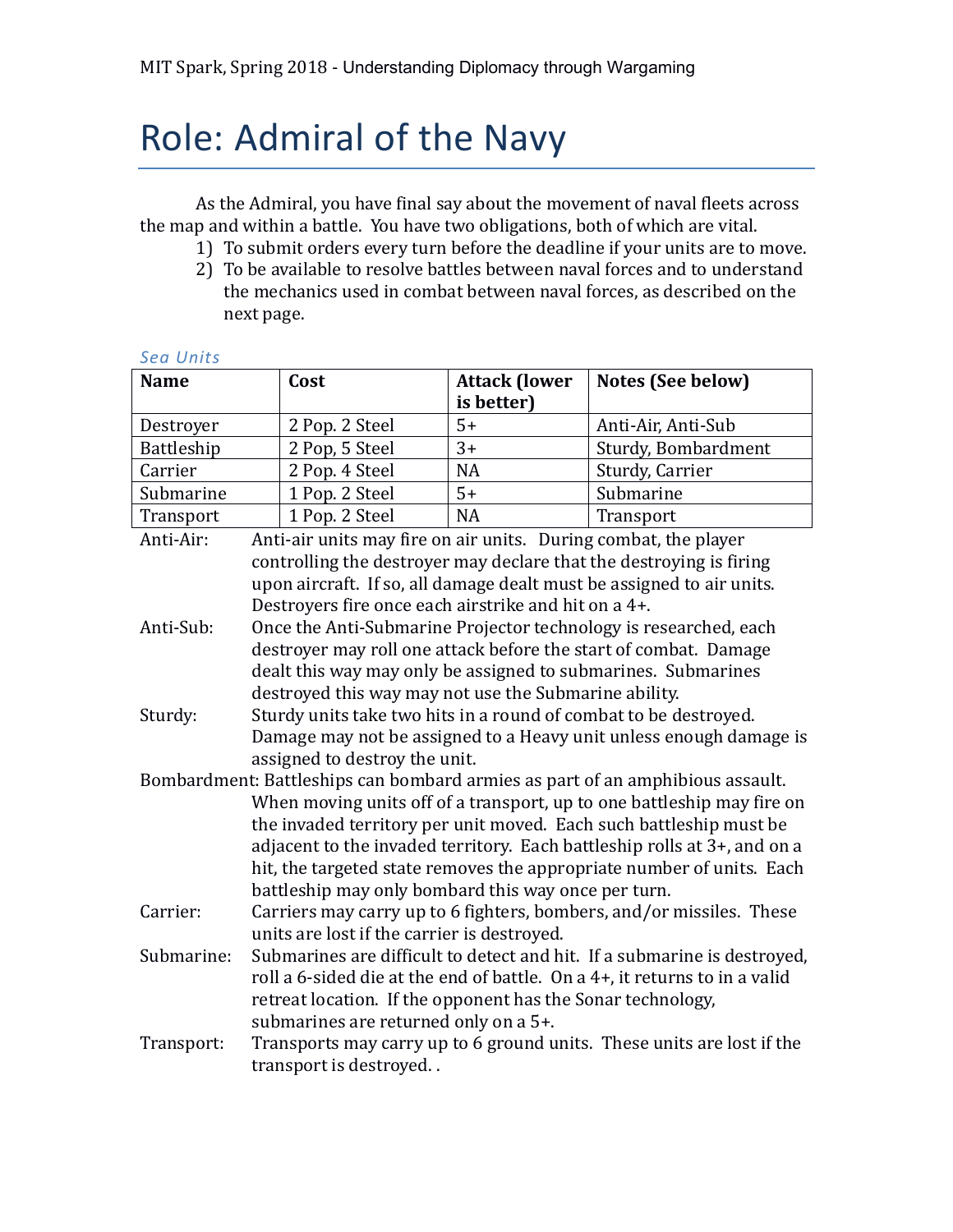# Appendix: Naval Orders

Movement of units on the world map is complicated for the GMs to process. To facilitate movement, countries must submit written orders describing the movement of their units before they act. To order the movement of units, write down unit movements and submit them to a GM. For example, the following is a valid set of orders to submit at once:

*3 Destroyers, 1 Battleship in North Sea move to Western Medditerranean. All units in Barents Sea move to Norwegian Sea. Battle Group A in North Sea moves to Gulf of Lyon.*

Naval units may only exist in sea regions and may not move onto land.

#### *Movement Costs*

Naval ships are large and moving them requires significant expenditures of power. *Every time you submit orders in a turn, regardless of the number of orders involved, you must pay 1 oil.*

While a single set of orders may move multiple land units, sea units, or air units, orders for ground units, sea units and air units must be made independently. Each suffers the corresponding cost in oil.

### *Movement Distances*

Naval units can move rapidly across Europe and the Atlantic Ocean, but other ships may impede their movement. Ships may move arbitrarily far in a single order, but if the movement passes through ships controlled by any other state, the movement must have the permission of that state's Admiral. A signature from that state's Admiral on the order represents such permission.

### *Canals*

Certain sea territories are connected by well defensible canals. A canal can be passed through if you control the territory or have the signed permission of the owner of that territory. The canals present in this game connect the follow seas:

The Panama Canal in Central America: the Gulf of Panama and the Caribbean Sea The Suez Canal in Nile: the Red Sea and the Eastern Mediterranean Sea The Bosporus Strait in Istanbul: The Aegean Sea and the Black Sea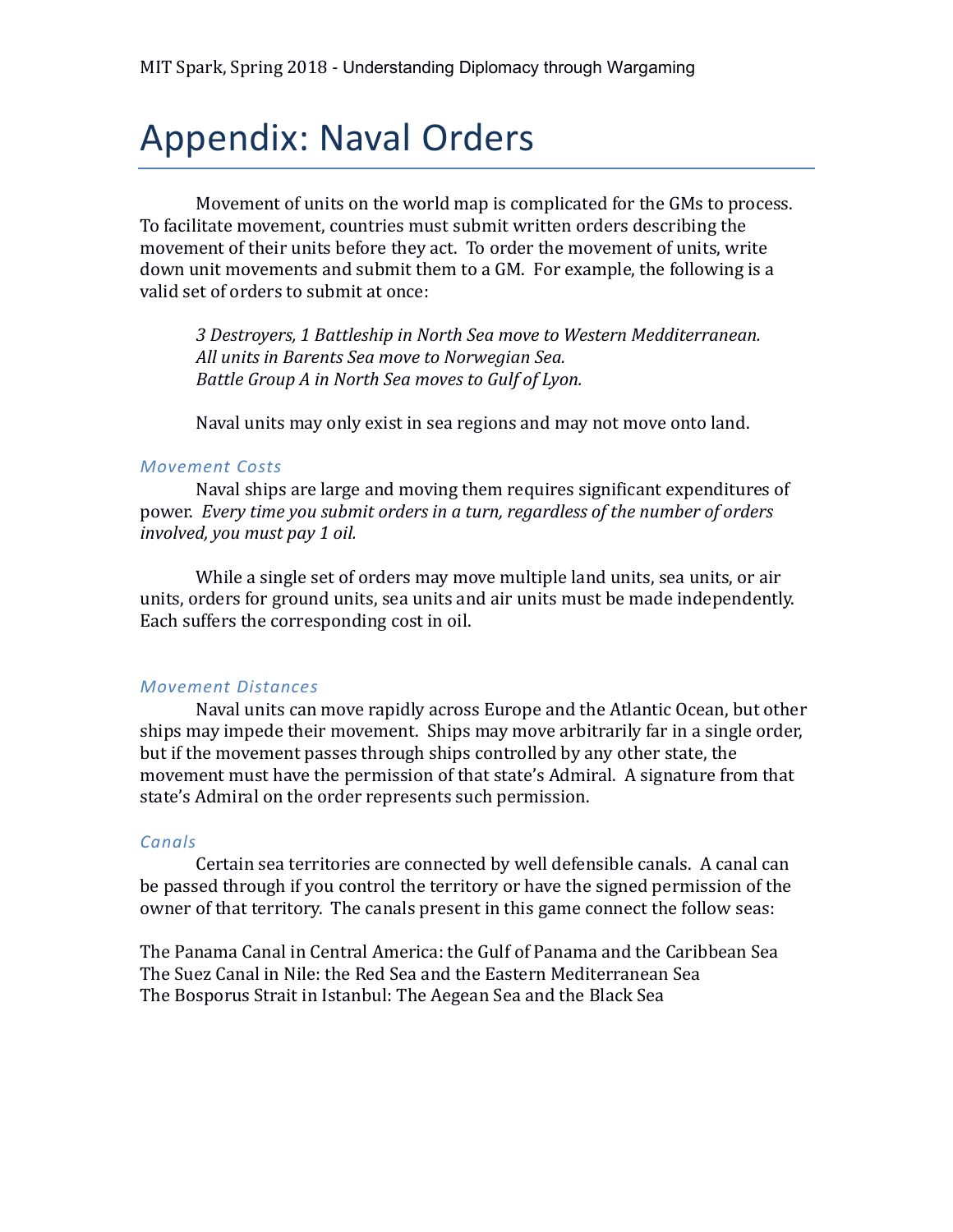# Appendix: Combat

Occasionally the only way to resolve conflict is through battle. The way to resolve battle is as follows. Combat occurs when two forces occupy the same territory on the world map at any time and at least one of the sides chooses to fight the other. All of the units that are in that territory resolve battle though a simple process.

Combat will most frequently involve only two nations. For battles with more nations, see the last section of this appendix.

#### *Summary*

The battles will take place in turns. On each turn every unit on both sides fires simultaneously and has a chance to hit depending on its **attack value**. Every hit destroys a unit, but it the defender's choice which unit is destroyed. The turns continue until one side is defeated or has retreated.

#### *Set Up*

All units in the territory are temporarily relocated to one of the provided battle mats, separated by their **attack value**. A marker corresponding to the battle mats is placed on the territory to indicate that there is a battle proceeding there. Once the units are placed, the battle proceeds.

### *Turn Order*

The battle is divided into turns, which are subdivided into phases. Each phase must be finished before the next phase begins:

- 5) Firing
- 6) Resolving Hits
- 7) Retreating
- 8) Turn End (return to step 1 afterwards)

### *1) Firing*

All units fire during this phase simultaneously. Each unit rolls a die and compares it to its attack value. For each roll greater than the unit's **attack value**, that unit scores a hit against the player that you are targeting. A Cruiser, for example, hits on a 5+, so will deal one damage if either a 5 or 6 is rolled. Hits will be resolved in the next phase after all players have fired.

For land units, the **attack value** changes depending on whether the unit is on the attacker side or defender side of the battle mat.

### *2) Wounds*

Each hit a player receives during his firing phase must now be assigned it to one of his units. That unit is destroyed; remove it from play. Damage dealt by units with the **Anti-Air Only** ability may only be assigned to **air** units. If there are not enough **air** units, then the extra damage is lost.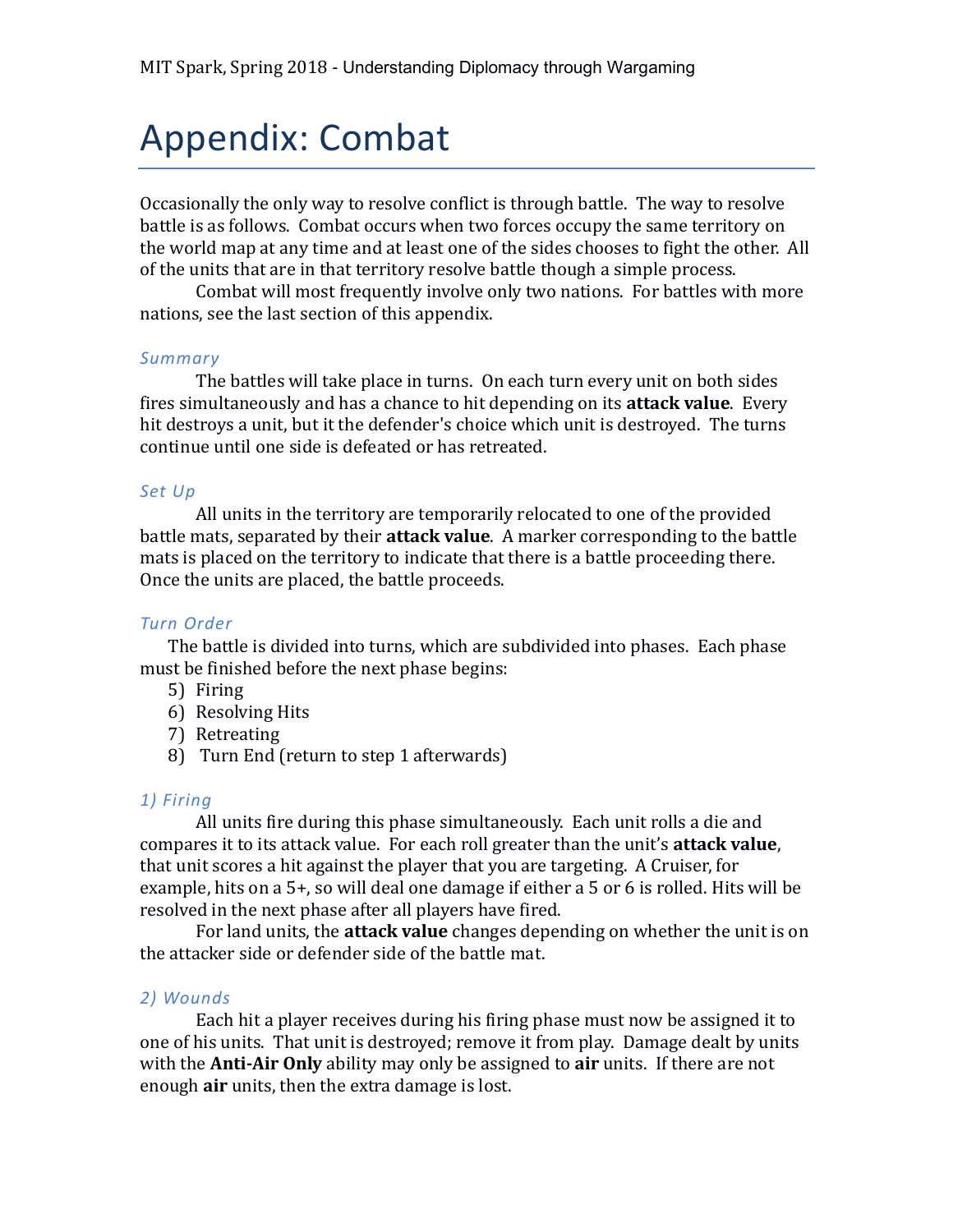# *3) Retreating*

Not all battles are guaranteed to be successful. If a battle is going too poorly, one player may choose to have his units retreat to a different territory. There are, however, limitations on which territories can be retreated to.

If the unit moved this turn, it must retreat to the territory it came from, but may only execute this retreat if that territory does not contain hostile units. If a unit did not move, it may retreat to any adjacent territory without hostile units.

# *4) Turn End*

The combat ends if only one side remains or all of the countries in the battle decide to stop fighting. In either of these cases, return all the units to the map; they may continue to fight next turn.

The GMs may delay the start of the next round of combat if other nations are attempting to interfere or a participant is trying to reinforce their forces.

# *Combats with More than Two Nations*

If there are at least three nations involved in the combat, players may only attack one opponent at a time. All players must simultaneously decide whom they are targeting before every Firing phase.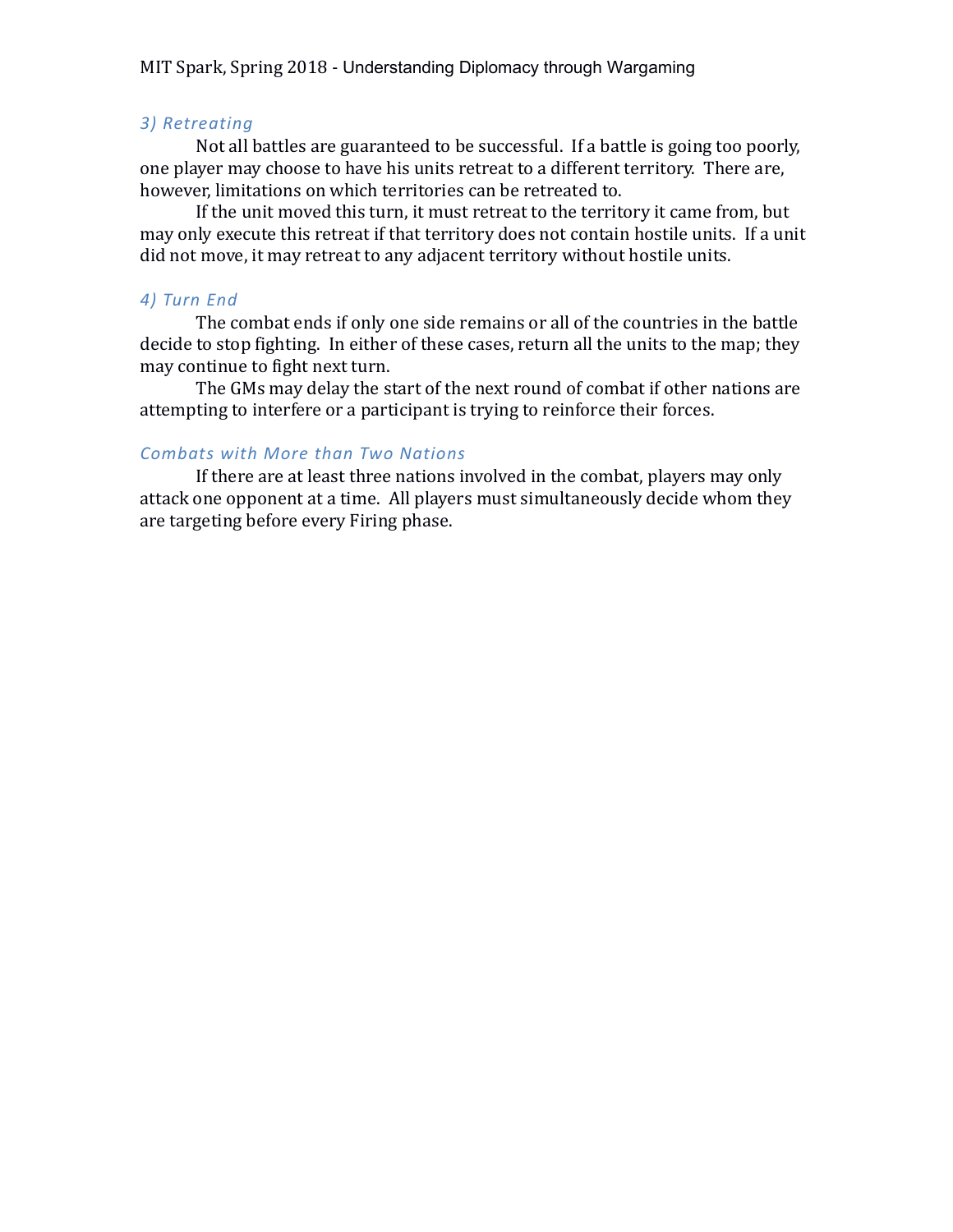# Role: Marshal of the Air Force

Air superiority is vital for tactical success. As the Marshal of the Air Force, it is your job to control the skies. The Marshal has direct command over the aircraft and missiles of your military.

The actions of the Air Force take place in theaters of combat covering wide scales, both on the world map and in individual battles. These actions include targeting missiles, performing air strikes, and arranging for the defense of the country's air space.

#### *Strategic Airstrikes*

The primary strategic role of the Marshal is to organize airstrikes against enemy armies. Strategic airstrikes are a mechanism to target attacks against enemy forces.

In order to perform an airstrike, the participating aircraft *may not have participated in an airstrike this turn and* must be within the indicated range of the target. If there is a choice, you must specify which territories are flown over.

Airstrikes are resolved immediately and do not need the enemy's Marshall to be present. All of the opponent's fighters, antiaircraft guns, and destroyers in both the targeted territory and the territories passed over participate in the defense.

The airstrike is resolved in two phases. During the first phase, fighters, antiaircraft guns, and destroyers fire at each other. During the second phase, surviving bombers and missiles deal damage.

Phase 1: For each fighter, destroyer, and anti-aircraft gun, roll one die to hit. If the roll is equal to or greater than the unit's attack value, the military that is performing the airstrike must select a *fighter, bomber, or cruise missile* to be destroyed at the end of phase 1. The attacking state rolls one attack for each fighter in the airstrike. For each hit, the attacked state must select one *fighter* as a casualty if able. After all attacks are resolved, remove any casualties.

Phase 2: For each bomber or missile surviving the phase 1 roll a d6 and compare to the unit's attack value. If you are targeting enemy units, *choose* one unit to destroy for each success. **Sturdy** units require two successes to destroy.

#### *Moving Aircraft*

Aircraft and missiles may be moved by the General and do not suffer any movement restrictions when moving through friendly territories.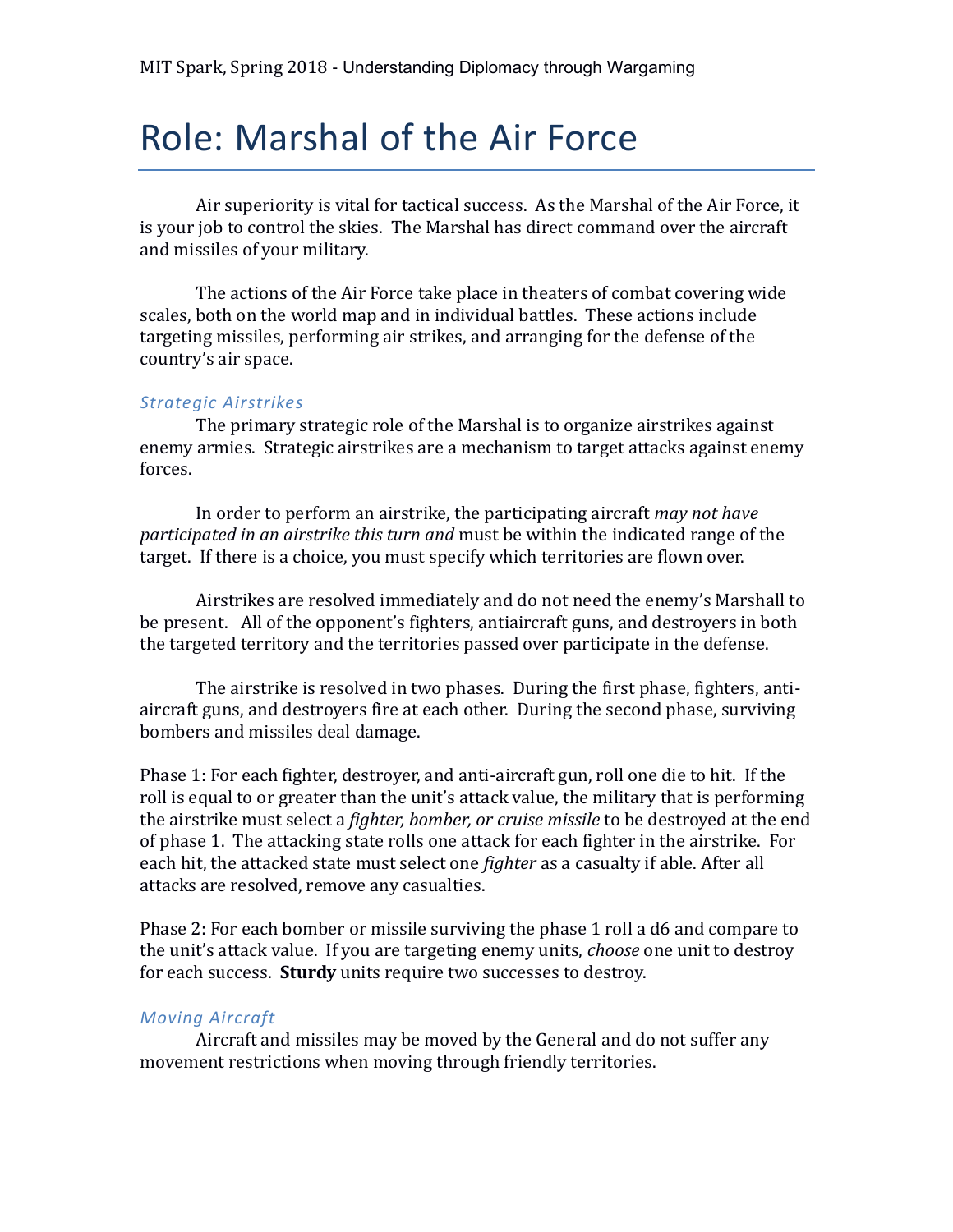MIT Spark, Spring 2018 - Understanding Diplomacy through Wargaming

# *Operation Costs*

In order to perform strategic airstrikes operational costs must be paid. These operations are expensive in terms of logistics and fuel costs. To represent this, *submitting orders for airstrikes costs 1 Oil for every five planes and missiles used, rounded up.* These aircraft may be divided over multiple independent airstrikes.

# *Nuclear Warheads*

Nuclear warheads may be integrated into a Bomber. If the Bomber survives to phase 2 of a strategic airstrike, do not roll to hit. Instead, destroy all units in that territory.

| <b>Name</b>      | Cost           | <b>Airstrike Attack</b> | Range       | <b>Notes (See below)</b> |
|------------------|----------------|-------------------------|-------------|--------------------------|
|                  |                | (lower is better)       |             |                          |
|                  |                |                         |             |                          |
| Bomber           | 1 Pop. 4 Steel | $3+(land)$ ,            | 3 (Europe)  | Air                      |
|                  |                | $4+(sea)$               | $2$ (world) |                          |
| Fighter          | 1 Pop. 2 Steel | <b>NA</b>               | 3 (Europe)  | Air, Anti-Air Only       |
|                  |                |                         | $2$ (world) |                          |
| Cruise           | 1 Steel        | $3+(land)$ ,            | 2 (Europe)  | Air, Small, Missile,     |
| Missile          |                | $NA$ (sea)              | (world)     | Technology               |
| <b>Ballistic</b> | 2 Steel        | $3+(land)$ ,            | 2 (Europe)  | Air, Ballistic, Missile, |
| <b>Missiles</b>  |                | $NA$ (sea)              | $1$ (world) | Technology               |
| Nuclear          | 16 Uranium     | $1 + (land), 1 + (sea)$ | <b>NA</b>   | Warhead, Technology      |
| Warhead          |                |                         |             |                          |

#### *Planes and Missiles*

Anti-Air Only: Fighters may fire once each airstrike at enemy aircraft at 5+.

Technology: These units require a specific technology before being produced.

Small: Two cruise missiles cost one capacity on aircraft carriers and count as one unit for production.

Ballistic: Ballistic missiles are too fast to target and do not take damage.

Missile: Missiles are difficult to aim. They may not be used to strike naval targets and are destroyed after use.

Warhead: Nuclear Warheads are represented by resource cards. See the Marshall role sheet for details on their use.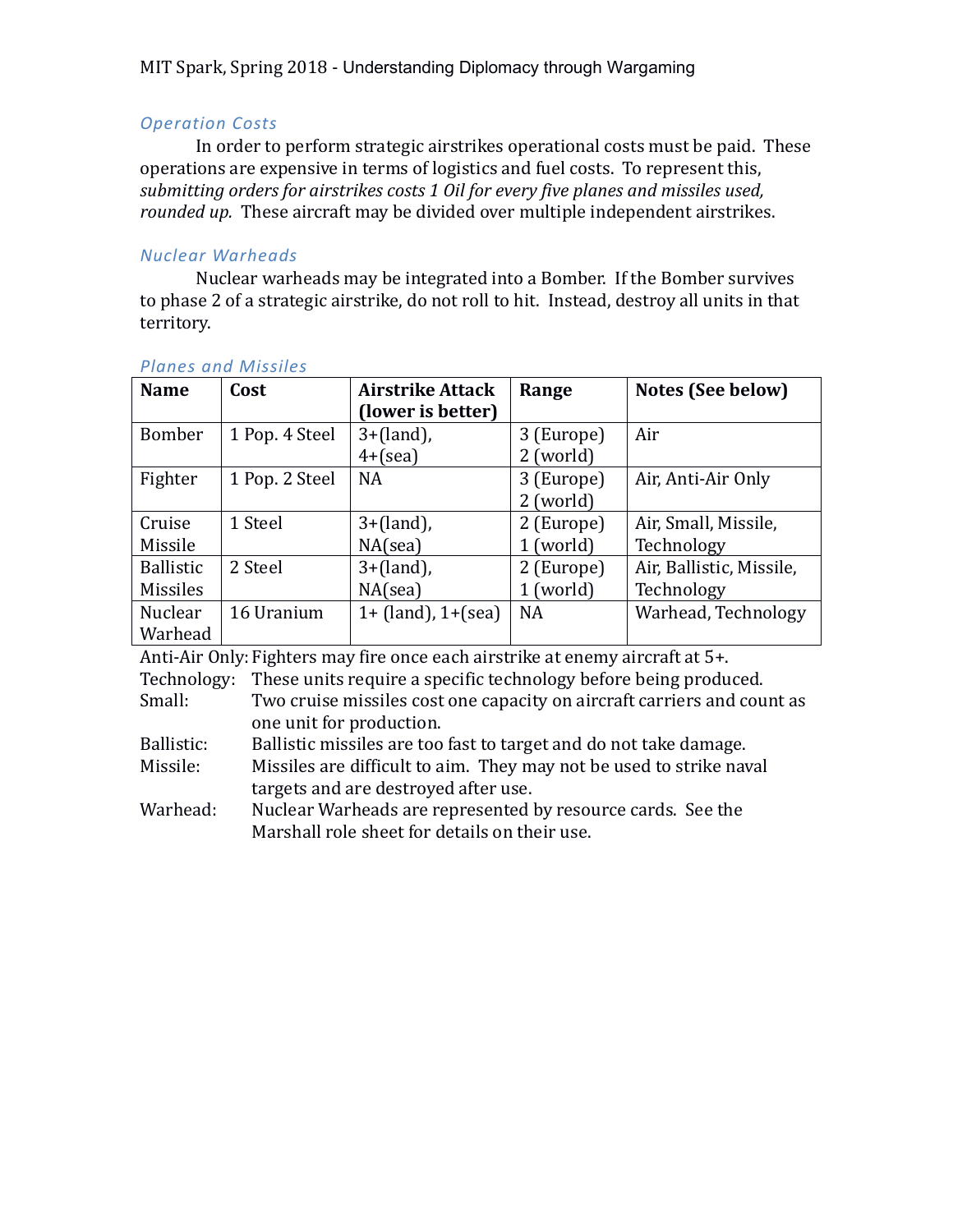# Role: Production Advisor

Without the production of new military hardware, war becomes merely a battle of attrition. The Production Advisor oversees the construction of military assets.

#### *Resources*

Construction has a cost in terms of manpower and raw materials. Relevant resources for military construction are Population, representing the population of loyal nationals who can be conscripted into the military, and Steel, representing raw mineral resources. These resources will be used to pay for constructed units' cost; when you build the units you must turn in the corresponding resources to the GMs.

#### *Population*

Population is a unit cost is treated differently from the other resources. It measures the number of citizens eligible and willing to join the military. *Population can not be produced throughout the game.* A unit in a production center you control or adjacent to a production center you control and not in battle may be disbanded to recover its full cost in population.

#### *Producing Units*

Units are produced in the middle of a turn by placing them in the correct positions on the board. There are, however, limitations on placement. All territories have associated with them a production limit, representing the total number of units that they can produce in a turn. Units generated by a territory may be placed on that territory or on an adjacent territory that you control without hostile units.

#### *Research*

Certain units require advanced technologies to be able to produce. These units are indicated on the tables below. Verify with your research advisor that you have the associated technologies before attempting to produce these units.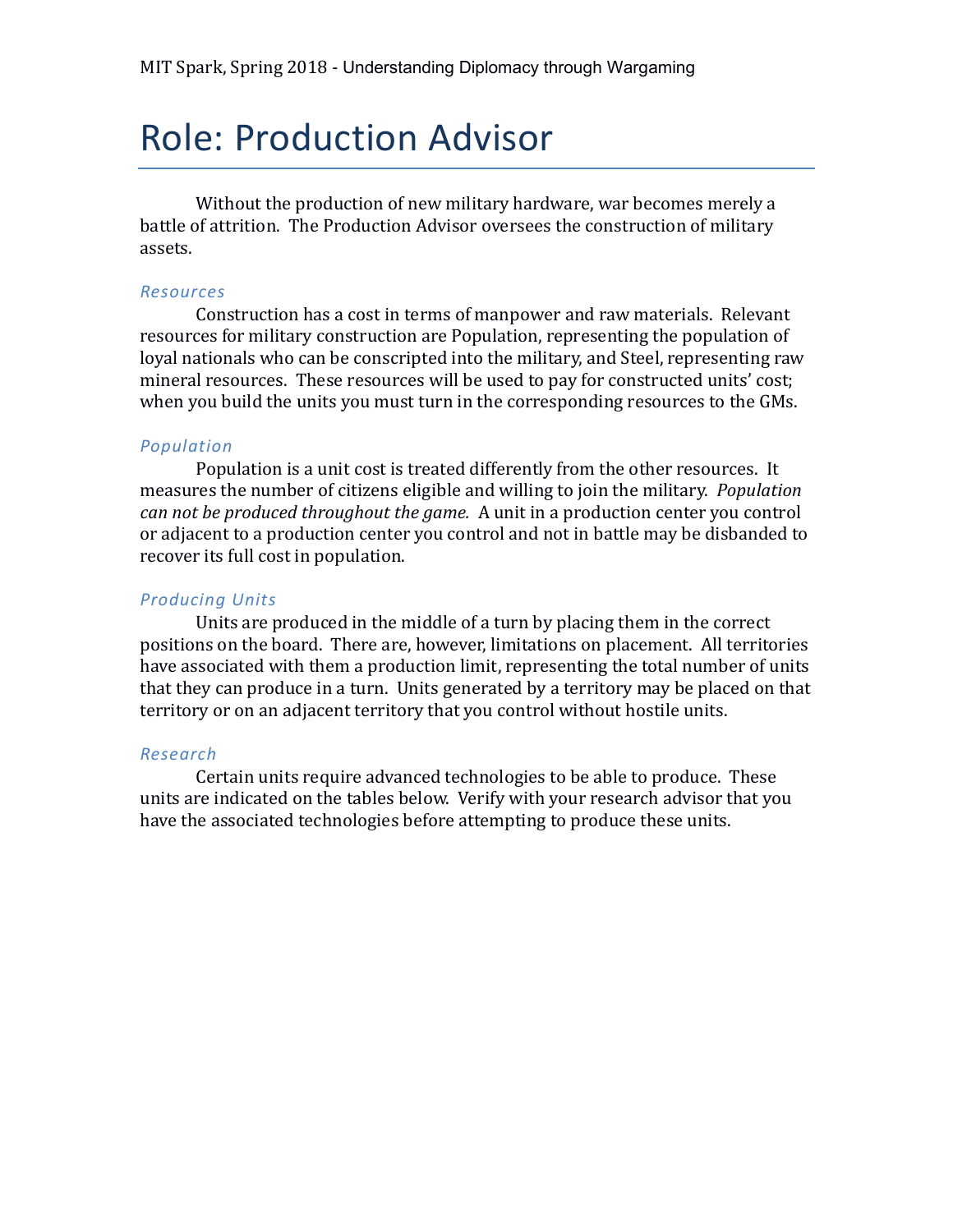# Appendix: Unit Production Costs

| <b>Land Units</b>         |                                                                         |                               |                                    |                                                                                     |
|---------------------------|-------------------------------------------------------------------------|-------------------------------|------------------------------------|-------------------------------------------------------------------------------------|
| <b>Name</b>               |                                                                         | Cost                          | <b>Attack (lower</b><br>is better) | <b>Notes (See below)</b>                                                            |
| Infantry                  |                                                                         | 2 Population                  | $6+$                               | <b>HEAT</b>                                                                         |
| Tank                      |                                                                         | 1 Pop. 2 Steel                | $4+$                               |                                                                                     |
| Artillery                 |                                                                         | 1 Pop. 1 Steel                | $5+$                               |                                                                                     |
| Anti-Aircraft Gun         |                                                                         | 2 Steel                       | $5+$                               | Anti-Air Only                                                                       |
| <b>RADAR Unit</b>         |                                                                         | 2 Steel                       | <b>NA</b>                          | RADAR, Technology                                                                   |
| <b>Bomber</b>             |                                                                         | 1 Pop. 4 Steel                | $3+$                               | Air                                                                                 |
| Fighter                   |                                                                         | 1 Pop. 2 Steel                | $5+$                               | Air, Anti-Air Only                                                                  |
| <b>Cruise Missile</b>     |                                                                         | 1 Steel                       | <b>NA</b>                          | Air, Small, Missile, Technology                                                     |
| <b>Ballistic Missiles</b> |                                                                         | 1 Steel                       | NA                                 | Air, Ballistic, Missile, Technology                                                 |
|                           |                                                                         |                               |                                    | Anti-Air Only: Hits from Anti-Air units may only be assigned to Air units. Anti-air |
|                           |                                                                         |                               |                                    | units may fire once per airstrike with the indicated attack value.                  |
| RADAR:                    |                                                                         |                               |                                    | Anti-aircraft guns in a region with a RADAR unit hit on a 4+.                       |
| Sturdy:                   |                                                                         |                               |                                    | Sturdy units take two hits in a round of combat to be destroyed.                    |
|                           |                                                                         |                               |                                    | Damage may not be assigned to a Heavy unit unless enough damage is                  |
|                           |                                                                         | assigned to destroy the unit. |                                    |                                                                                     |
| HEAT:                     |                                                                         |                               |                                    | Once you have researched the HEAT technology, you may use the                       |
|                           |                                                                         |                               |                                    | following ability: before the start of each battle, each infantry may roll          |
|                           |                                                                         |                               |                                    | one attack at 5+. Damage dealt this way may only be assigned to                     |
|                           | tanks.                                                                  |                               |                                    |                                                                                     |
| Air:                      |                                                                         |                               |                                    | Air units may only be assigned damage from Anti-Air sources. If at                  |
|                           |                                                                         |                               |                                    | any point in the battle, only air units remain on one side of the battle,           |
|                           |                                                                         |                               |                                    | those units must retreat. Air units are except from the movement                    |
|                           | restriction of one territory per turn.                                  |                               |                                    |                                                                                     |
| Small:                    | Two cruise missiles cost one capacity on aircraft carriers and count as |                               |                                    |                                                                                     |
|                           | one unit for production.                                                |                               |                                    |                                                                                     |
| Ballistic:                | Ballistic missiles are too fast to target and can not take damage.      |                               |                                    |                                                                                     |
| Missile:                  |                                                                         |                               |                                    | Missiles are difficult to aim. They may not be used to strike naval                 |
|                           | targets and are destroyed after use. Missiles do not participate in     |                               |                                    |                                                                                     |
|                           | ground combat and are lost if the territory they are in is lost.        |                               |                                    |                                                                                     |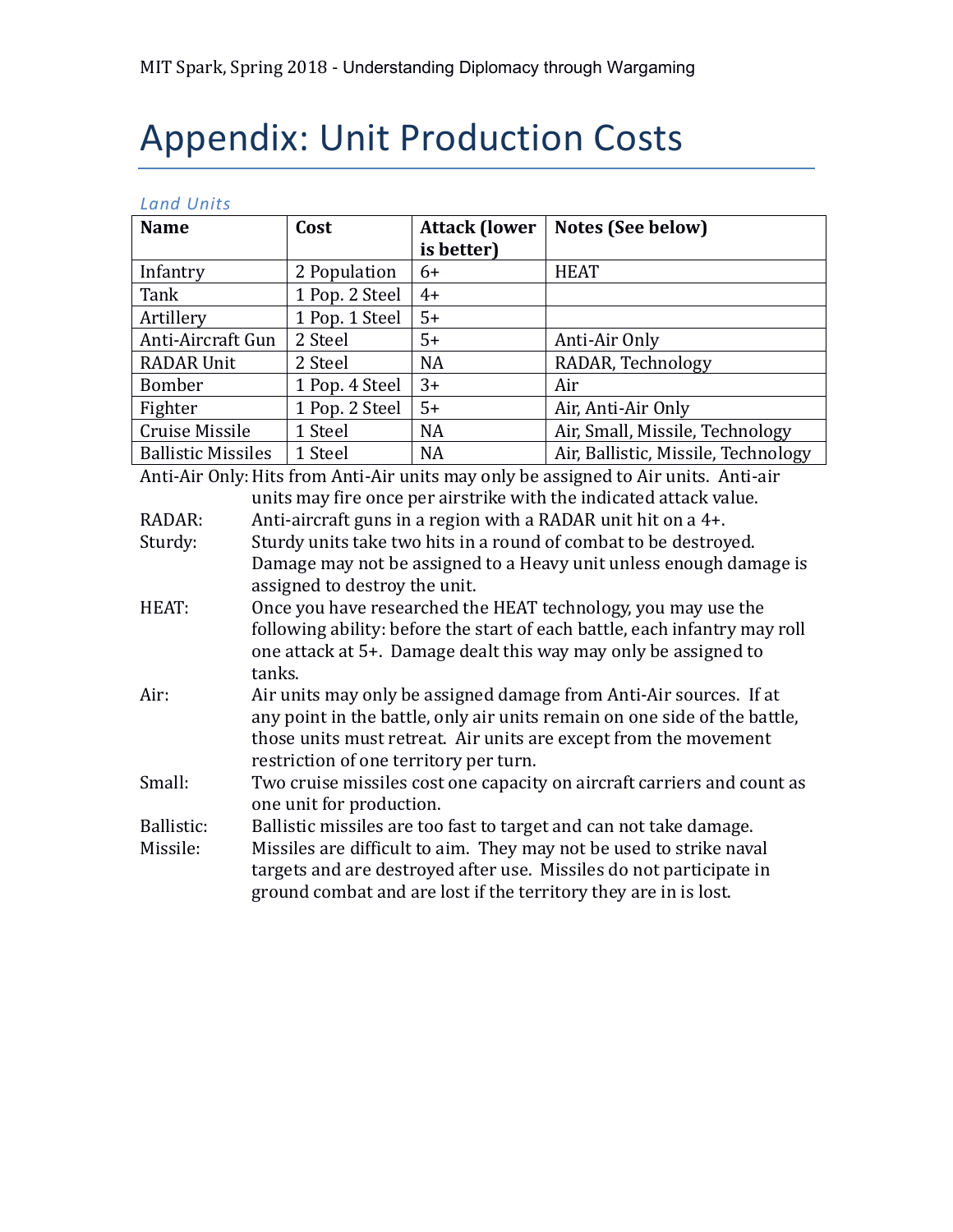MIT Spark, Spring 2018 - Understanding Diplomacy through Wargaming

| <b>Name</b>                                                                   |                                                                            | Cost                                                            | <b>Attack (lower</b><br>is better) | <b>Notes (See below)</b>                                               |
|-------------------------------------------------------------------------------|----------------------------------------------------------------------------|-----------------------------------------------------------------|------------------------------------|------------------------------------------------------------------------|
| Destroyer                                                                     |                                                                            | 2 Pop. 2 Steel                                                  | $5+$                               | Anti-Air, Anti-Sub                                                     |
| Battleship                                                                    |                                                                            | 2 Pop, 5 Steel                                                  | $3+$                               | Sturdy, Bombardment                                                    |
| Carrier                                                                       |                                                                            | 2 Pop. 4 Steel                                                  | <b>NA</b>                          | Sturdy, Carrier                                                        |
| Submarine                                                                     |                                                                            | 1 Pop. 2 Steel                                                  | $5+$                               | Submarine                                                              |
| Transport                                                                     |                                                                            | 1 Pop. 2 Steel                                                  | <b>NA</b>                          | Transport                                                              |
| Anti-Air:                                                                     |                                                                            | Anti-air units may fire on air units. During combat, the player |                                    |                                                                        |
|                                                                               |                                                                            |                                                                 |                                    | controlling the destroyer may declare that the destroying is firing    |
|                                                                               |                                                                            |                                                                 |                                    | upon aircraft. If so, all damage dealt must be assigned to air units.  |
|                                                                               |                                                                            | Destroyers fire once each airstrike and hit on a 4+.            |                                    |                                                                        |
| Anti-Sub:                                                                     |                                                                            |                                                                 |                                    | Once the Anti-Submarine Projector technology is researched, each       |
|                                                                               |                                                                            |                                                                 |                                    | destroyer may roll one attack before the start of combat. Damage       |
|                                                                               |                                                                            |                                                                 |                                    | dealt this way may only be assigned to submarines. Submarines          |
|                                                                               |                                                                            | destroyed this way may not use the Submarine ability.           |                                    |                                                                        |
| Sturdy:                                                                       |                                                                            |                                                                 |                                    | Sturdy units take two hits in a round of combat to be destroyed.       |
|                                                                               | Damage may not be assigned to a Heavy unit unless enough damage is         |                                                                 |                                    |                                                                        |
|                                                                               |                                                                            | assigned to destroy the unit.                                   |                                    |                                                                        |
| Bombardment: Battleships can bombard armies as part of an amphibious assault. |                                                                            |                                                                 |                                    |                                                                        |
|                                                                               |                                                                            |                                                                 |                                    | When moving units off of a transport, up to one battleship may fire on |
|                                                                               | the invaded territory per unit moved. Each such battleship must be         |                                                                 |                                    |                                                                        |
|                                                                               | adjacent to the invaded territory. Each battleship rolls two attacks at    |                                                                 |                                    |                                                                        |
|                                                                               | 3+, and on a hit, the targeted state removes the appropriate number of     |                                                                 |                                    |                                                                        |
|                                                                               |                                                                            |                                                                 |                                    | units. Each battleship may only bombard this way once per turn.        |
| Carrier:                                                                      |                                                                            |                                                                 |                                    | Carriers may carry up to 6 fighters, bombers, and/or missiles. These   |
|                                                                               | units are lost if the carrier is destroyed.                                |                                                                 |                                    |                                                                        |
| Submarine:                                                                    | Submarines are difficult to detect and hit. If a submarine is destroyed,   |                                                                 |                                    |                                                                        |
|                                                                               | roll a 6-sided die at the end of battle. On a 4+, it returns to in a valid |                                                                 |                                    |                                                                        |
|                                                                               | retreat location. If the opponent has the Sonar technology,                |                                                                 |                                    |                                                                        |
|                                                                               |                                                                            | submarines are returned only on a 5+.                           |                                    |                                                                        |
| Transport:                                                                    | Transports may carry up to 6 ground units. These units are lost if the     |                                                                 |                                    |                                                                        |
|                                                                               |                                                                            | transport is destroyed.                                         |                                    |                                                                        |

| Sea Units |  |  |
|-----------|--|--|
|           |  |  |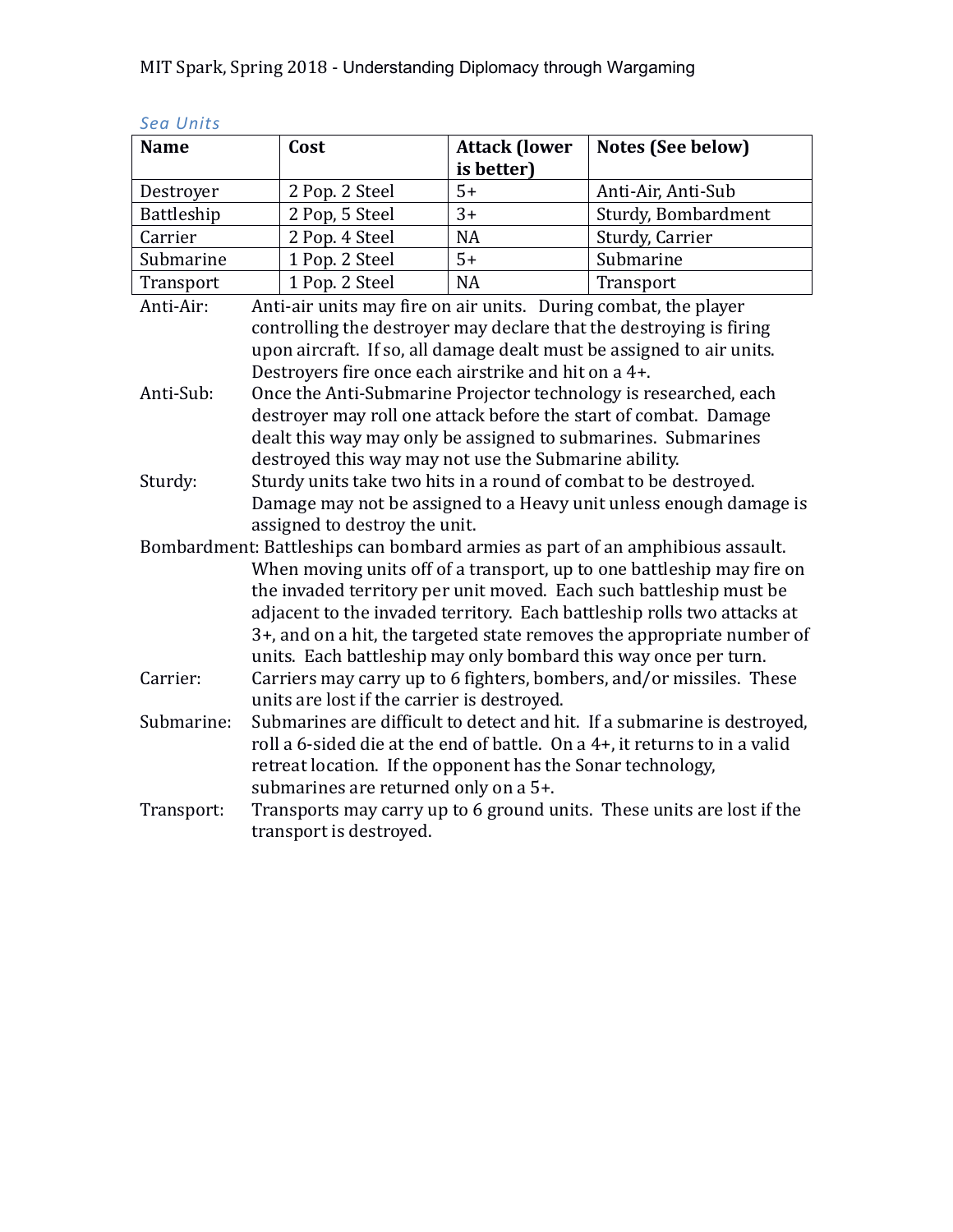| <b>Name</b>      | Cost           | <b>Airstrike Attack</b> | Range       | Notes (See below)        |
|------------------|----------------|-------------------------|-------------|--------------------------|
|                  |                | (lower is better)       |             |                          |
| Bomber           | 1 Pop. 4 Steel | $4+(land)$ ,            | 3 (Europe)  | Air                      |
|                  |                | $5+(sea)$               | $2$ (world) |                          |
| Fighter          | 1 Pop. 2 Steel | <b>NA</b>               | 3 (Europe)  | Air, Anti-Air Only       |
|                  |                |                         | $2$ (world) |                          |
| Cruise           | 1 Steel        | $3 + (land)$ ,          | 2 (Europe)  | Air, Small, Missile,     |
| Missile          |                | $NA$ (sea)              | (world)     | Technology               |
| <b>Ballistic</b> | 2 Steel        | $3+(land)$ ,            | 2 (Europe)  | Air, Ballistic, Missile, |
| <b>Missiles</b>  |                | $NA$ (sea)              | (world)     | Technology               |
| Nuclear          | 16 Uranium     | $1 + (land), 1 + (sea)$ | <b>NA</b>   | Warhead, Technology      |
| Warhead          |                |                         |             |                          |

# *Planes and Missiles*

Anti-Air Only: Fighters may fire once each airstrike at enemy aircraft at 5+.

Technology: These units require a specific technology before being produced.

Small: Two cruise missiles cost one capacity on aircraft carriers and count as one unit for production.

Ballistic: Ballistic missiles are too fast to target and do not take damage.

Missile: Missiles are difficult to aim. They may not be used to strike naval targets and are destroyed after use.

Warhead: Nuclear Warheads are represented by resource cards. See the Marshall role sheet for details on their use.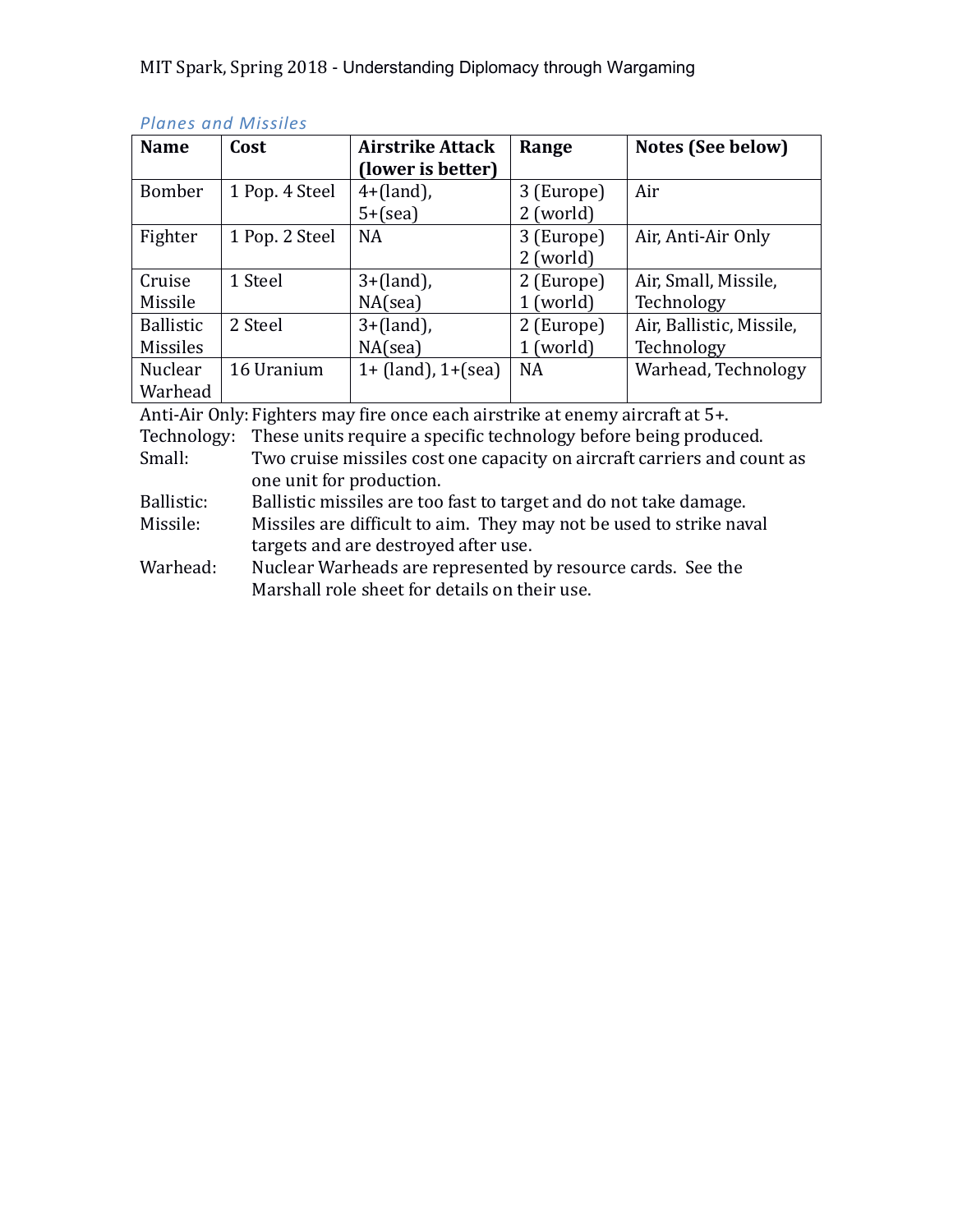# Role: Economic Advisor

In the end, most wars are about procuring a larger share of the word's limited resources. As the Economic Advisor, you will be responsible for overseeing the acquisition of your share and distributing your share as works best for the state.

#### *Possession of Territories*

The world is divided into territories, each of which may produce specific resources: Oil through wells, Research from great minds, Food through farming, and so forth. The resources produced by these territories goes to the state that controls that territory, so to increase your production, it may be necessary to conquer new regions.

Asserting control over a territory is simple: have a unit in the territory and have no other militaries with units in the territory object to your claim. That is, if you are the only player with units there, or only your allies have units there and they agree to give you the territory, you may immediately claim the territory as your own. Place a control marker (looks like a star) on the territory; you now will gain whatever resources are produced there.

#### *Resources*

Reality has a myriad of important resources, but for the sake of simplicity, this game has five. These resources are represented by cards; when you gain resources, pick up the corresponding cards from the GM, when you trade resources, exchange appropriate resource cards, and when you consume resources, return the cards to the GMs. The resources that are present in the game follow.

- Food: Food is essential for the maintenance of a civilization. Your population will require a certain amount of food every turn. The Interior Advisor has more information about the use of food.
- Steel: Steel is the basic resource representing the materials used to construct military hardware. The Production Advisor is responsible for the use of Steel during wartime, and the Interior Advisor during peacetime.
- Research: (non-exchangeable) Research represents the efforts of your scientists towards developing military technology. The Research Advisor oversees the use of Research.
- Oil: Oil is necessary for the movement of troops and ships. The Admiral, General, Marshall, and possibly the Interior Advisor, will require the use of Coal.
- Population: (non-exchangeable): Population is used to produce units. Population is not generated and you are limited to the population you have at the start of game.